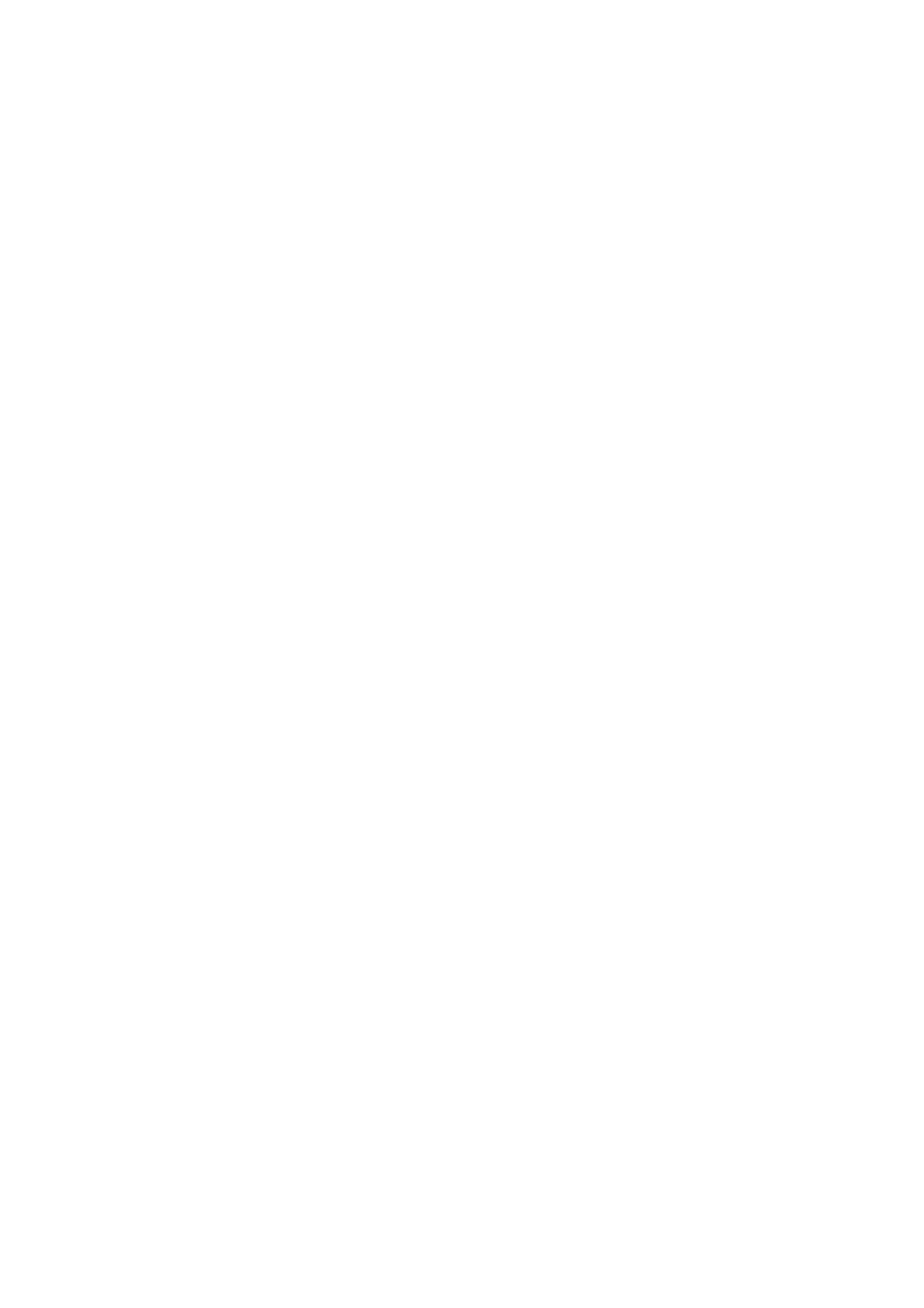#### 667

# **THE NATIONAL COHESION AND PEACE BUILDING BILL, 2018**

## **ARRANGEMENT OF CLAUSES**

# **PART I—PRELIMINARY**

1—Short title.

2—Interpretation.

3—Object of the Act.

#### **PART II—ESTABLISHMENTOF THE NATIONAL COHESION AND PEACE BUILDING COMMISSION**

- 4—Establishment of the National Cohesion and Peace Building Commission.
- 5—Guiding principles.
- 6—Functions of the Commission.
- 7—Powers of the Commission.
- 8—Headquarters.
- 9—Membership of the Commission.
- 10—Qualifications for appointment of chairperson and members.
- 11—Procedure for appointment of chairperson and members of the Commission.
- 12—Oath of office.
- 13—Powers of the chairperson.
- 14—Term of office
- 15—Vacancy of office of chairperson and members
- 16—Removal from office
- 17 —Filling a vacancy.
- 18—Committees of the Commission.
- 19—Procedure of the Commission.
- 20—Terms and conditions of service.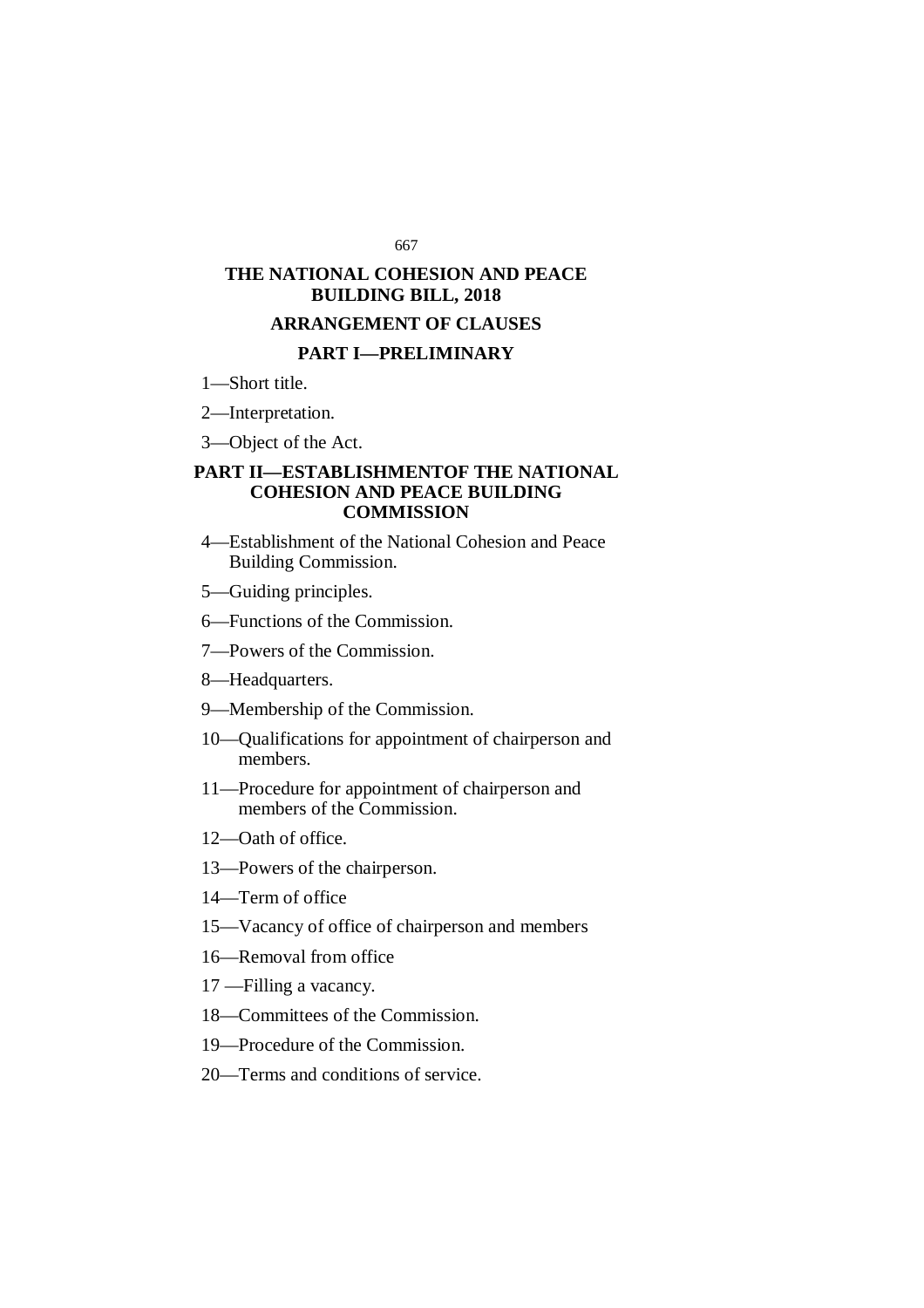- 21—Secretary to the Commission.
- 22—Removal of the secretary.
- 23—Staff of the Commission.
- 24—Common seal of the Commission.
- 25—Protection from personal liability.
- 26—Conflict of interest.
- 27—Funds of the Commission.
- 28—Annual estimates.
- 29—Financial Year of the Commission.
- 30—Accounts and audit.
- 31—Annual report.

#### **PART IV—DISCRIMINATION, HATE SPEECH AND NEGATIVE ETHNICITY**

- 32—Ethnic discrimination.
- 33—Discrimination through victimization.
- 34—Discrimination in employment.
- 35—Exceptions to discrimination in the employment field.
- 36—Discrimination in membership of organization.
- 37—Discrimination by other agencies.
- 38—Discrimination in access to and distribution of public resources.
- 39—Discrimination in property ownership management and disposal.
- 40—Exception to discrimination / affirmative action.
- 41—Ethnic or racial contempt.
- 42—Threats.
- 43—Offences.

# **PART V—COMPLAINTS, INVESTIGATIONS AND ENFORCEMENT**

- 44—Matters that may be investigated.
- 45—Complaints.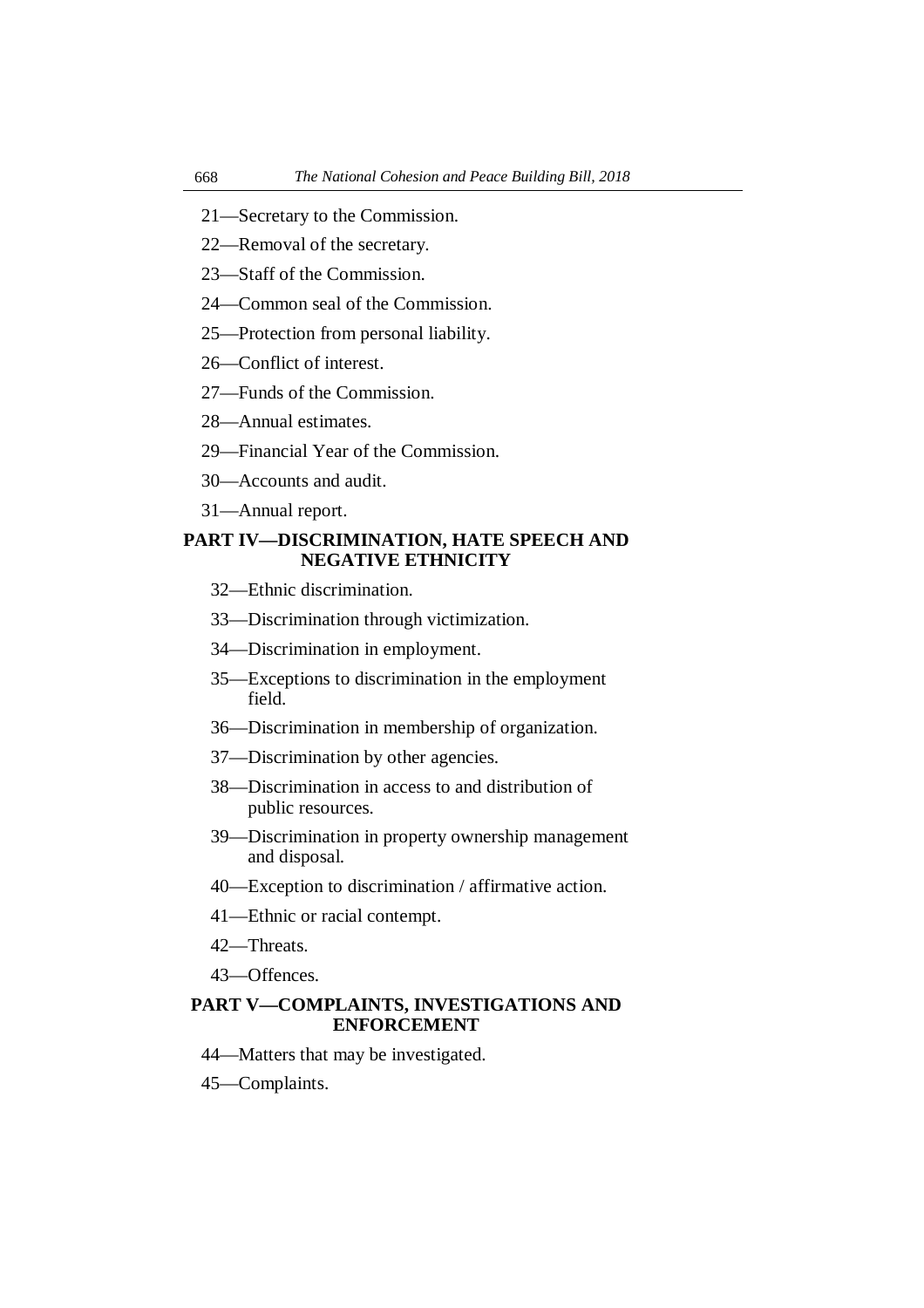- 46—Form of complaint.
- 47—Investigations by the Commission.
- 48—Notice if complaint was not investigated.
- 49—Notice of investigation to organization.
- 50—Persons likely to be prejudiced or affected to be heard.
- 51—Statements made by persons to the Commission.
- 52—Action after inquiry.
- 53—Report to organization.
- 54—Report to complainant.
- 55—Hearings of the Commission.
- 56—Protection of persons giving evidence and information.
- 57—Commission may refer complaint to conciliation.
- 58—Conciliation agreement.
- 59—Commission may decline to entertain complaint.
- 60—Application to strike out complaint.
- 61—Decision of the Commission.
- 62—Compliance Notice.
- 63—Enforcement of compliance Notice.
- 64—Special References.

#### **PART VI—MISCELLANEOUS PROVISIONS**

- 65—Legal Proceedings against the Commission.
- 66—Confidentiality of information.
- 67—Protection of witnesses and informants.
- 68—Offences by member of staff.
- 69—Reporting improper orders.
- 70—Other offences.
- 71—General penalty.
- 72—Review.
- 73—Regulations.
- 74—Repeal of Act No.12 of 2008.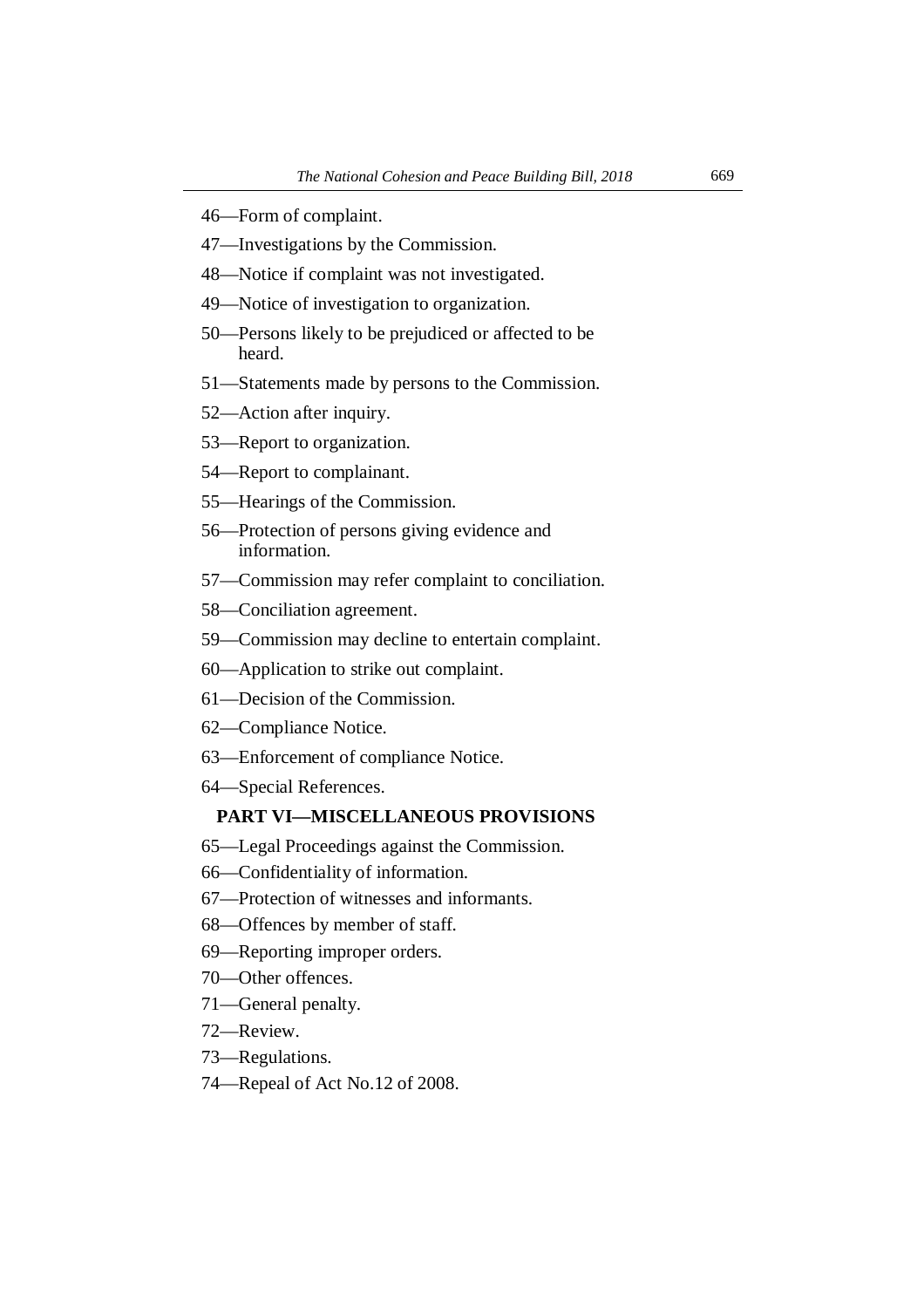# **PART VII—TRANSITIONAL PROVISIONS**

75—Interpretation of Part.

76—Transfer of complaints to the Commission.

77—Contracts.

78—Savings

#### **SCHEDULE**

# **FIRST SCHEDULE** OATH/AFFIRMATION OF OFFICE OF CHAIRPERSON/MEMBER /SECRETARY

**SECOND SCHEDULE** PROCEDURE FOR NOMINATION AND APPOINTMENT

**THIRD SCHEDULE** MEETINGS AND PROCEDURE OF THE **COMMISSION**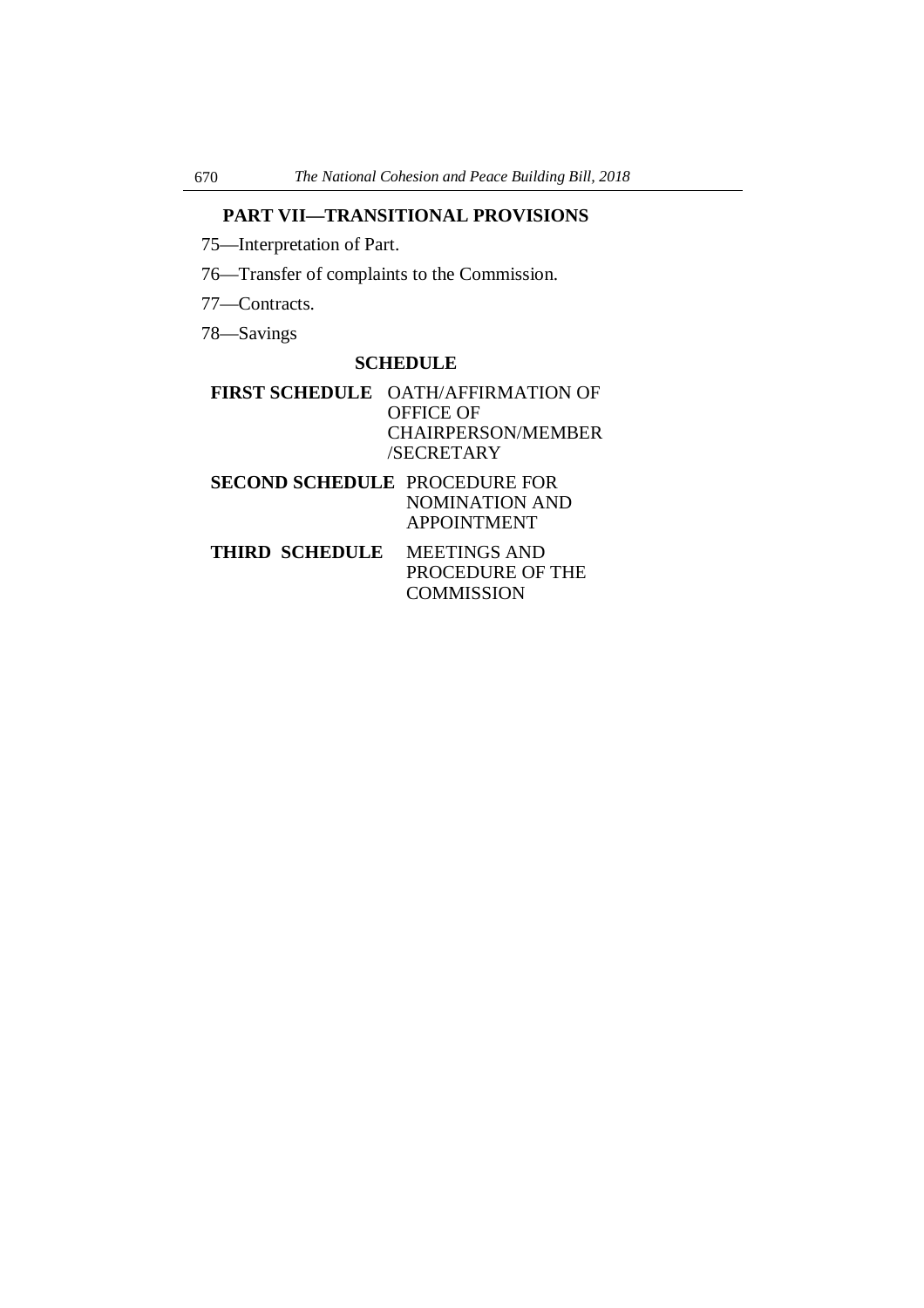#### **THE NATIONAL COHESION AND PEACE BUILDING BILL, 2018**

#### **A Bill for**

**AN ACT of Parliament to: provide for the establishment of the National Cohesion and Peace Building Commission; outlaw discrimination on ethnic grounds; provide for the establishment of an institutional framework for national cohesion and peace building; and for connected purposes**

**ENACTED** by the Parliament of Kenya, as follows―

### **PART I―PRELIMINARY**

**1.** This Act may be cited as the National Cohesion and Peace Building Act, 2018.

**2.** In this Act,–

"chairperson" means the chairperson of the Commission appointed in accordance with section 9;

"Cabinet Secretary" means the Cabinet Secretary for the time being responsible for matters relating to cohesion, integration, peace-building and conflict management;

"coded language" means information written, spoken, or sent using a special system of words, letters, numbers, idioms, that is expressed in an indirect way to undermine national cohesion and instigate conflicts; and can be understood by a few other people;

"Commission" means the National Cohesion and Peace Building Commission established under section 5;

"Commissioner" means a member of the Commission appointed under section 9;

"ethnic group" means a group of persons defined by reference to colour, race, religion, clan, nationality or ethnic or national origins;

"ethnic relations" include racial, religious, tribal, clan and cultural interactions between various communities, and the words "ethnic" and "ethnicity" shall be construed accordingly;

"peace building" means interventions designed to prevent conflicts or their escalation measures to consolidate

Short title.

Interpretation.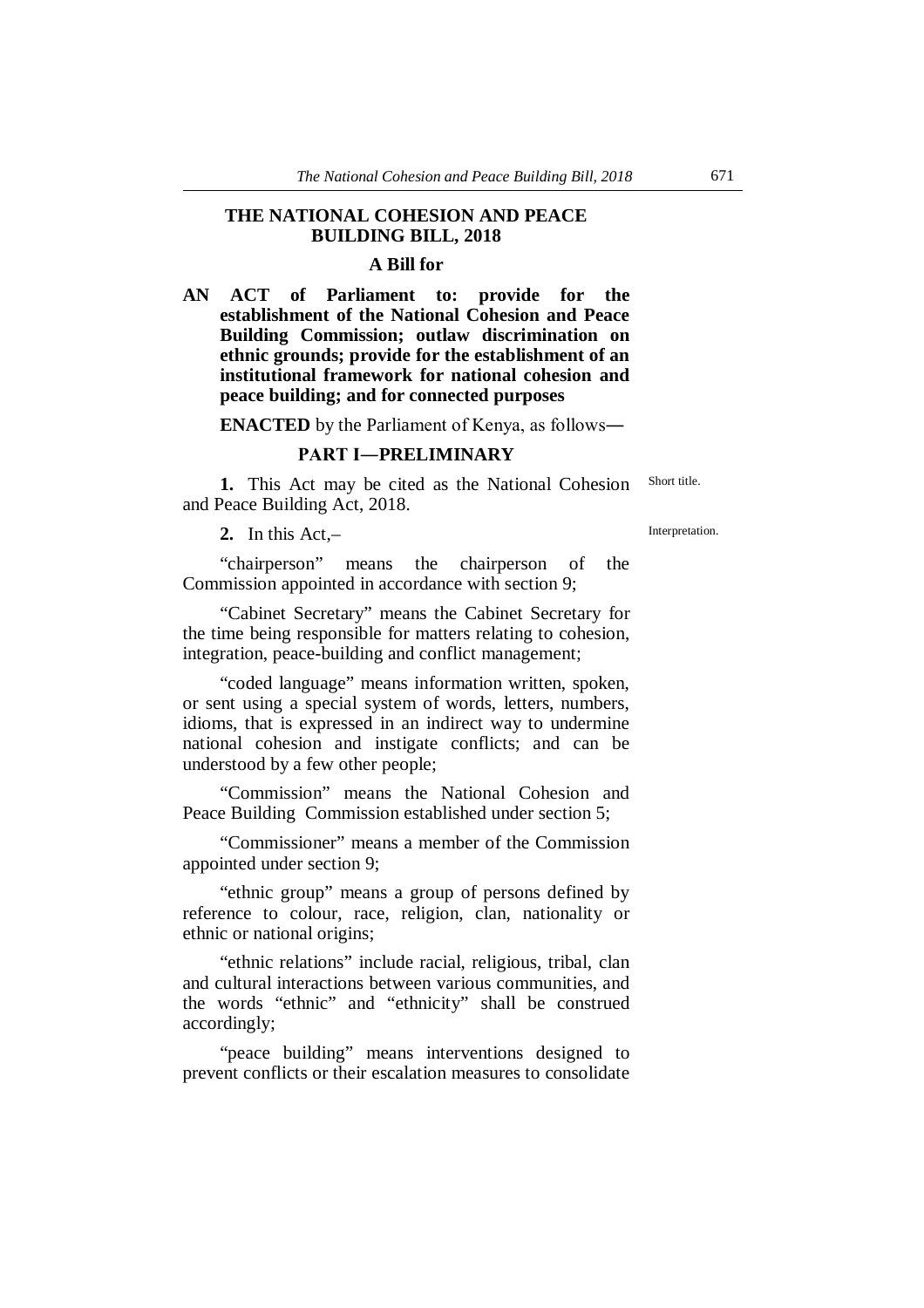peaceful relations through transformative short term and long term processes including conflict prevention, response, traditional dispute resolution, post conflict recovery, mediation and reconciliation;

"Secretary" means the Secretary to the Commission appointed under section 21; and

"vilification" includes saying or writing unpleasant things about a person or persons of a particular ethnicity and or religion so that other people may have a low opinion of that ethnic group or religion.

**3.** The object of this Act is to—

- (a) give effect to Articles 10 and 27 of the Constitution on the promotion of national unity and non-discrimination on ethnic grounds;
- (b) provide a framework for the promotion of national cohesion, unity and peace-building;
- (c) provide mechanisms for co-ordination and implementation of interventions aimed at promoting national cohesion and peace-building; and
- (d) provide a framework for the promotion of national values and principles of governance.

#### **PART II– ESTABLISHMENT OF THE NATIONAL COHESION AND PEACE BUILDING COMMISSION**

**4.** (1) There is established the National Cohesion and Peace Building Commission.

(2) The Commission shall be a body corporate with perpetual succession and a common seal and shall, in its corporate name be capable of—

- (a) suing and being sued;
- (b) acquiring, holding, charging and disposing of movable and immovable property;
- (c) entering into contracts; and
- (d) doing or performing all such other things or acts for the proper discharge of its functions under the Constitution, this Act or any written law, as may

Establishment of the National Cohesion and Peace Building Commission.

Object of the Act.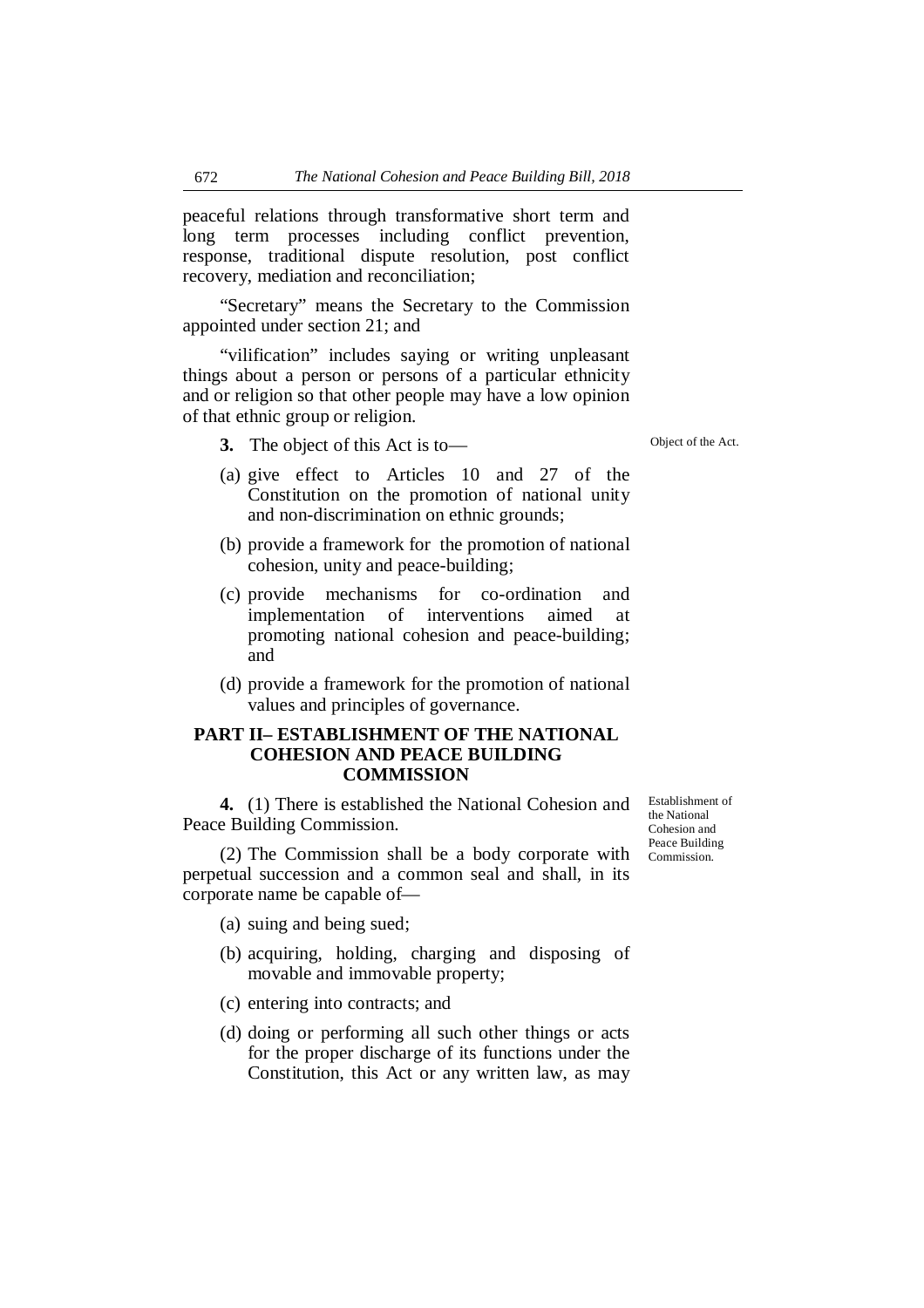be lawfully done or performed by a body corporate.

**5.** The promotion of national cohesion shall be guided by the— Guiding principles.

- (a) values and principles of governance set out in Article 10 of the Constitution; and
- (b) values and principles of public service set out under Article 232 of the Constitution.
- **6.** The functions of the Commission are to—
- (a) formulate and implement strategies, plans and programmes for the promotion of national unity;
- (b) collaborate with institutions and stakeholders to give effect to the policies relating to cohesion and integration;
- (c) make recommendations to the National and County governments and any other relevant entities on—
	- (i) the review and reform of practices, policies and legislation relating to cohesion and integration;
	- (ii) the criteria for deciding whether any public office or officer has committed acts of discrimination on the grounds of ethnicity;
- (d) identify factors inhibiting the attainment of harmonious relations among different social origins and put in place measures to address the problem;
- (e) promote—
	- (i) pursuant to Article 27 of the Constitution equality and the elimination of discrimination on grounds of ethnicity, race and religion;
	- (ii) peaceful coexistence, tolerance, understanding and acceptance of diversity in all aspects of life and encourage appreciation by all ethnic communities of all social, economic, cultural and political life of other communities; and

Functions of the Commission.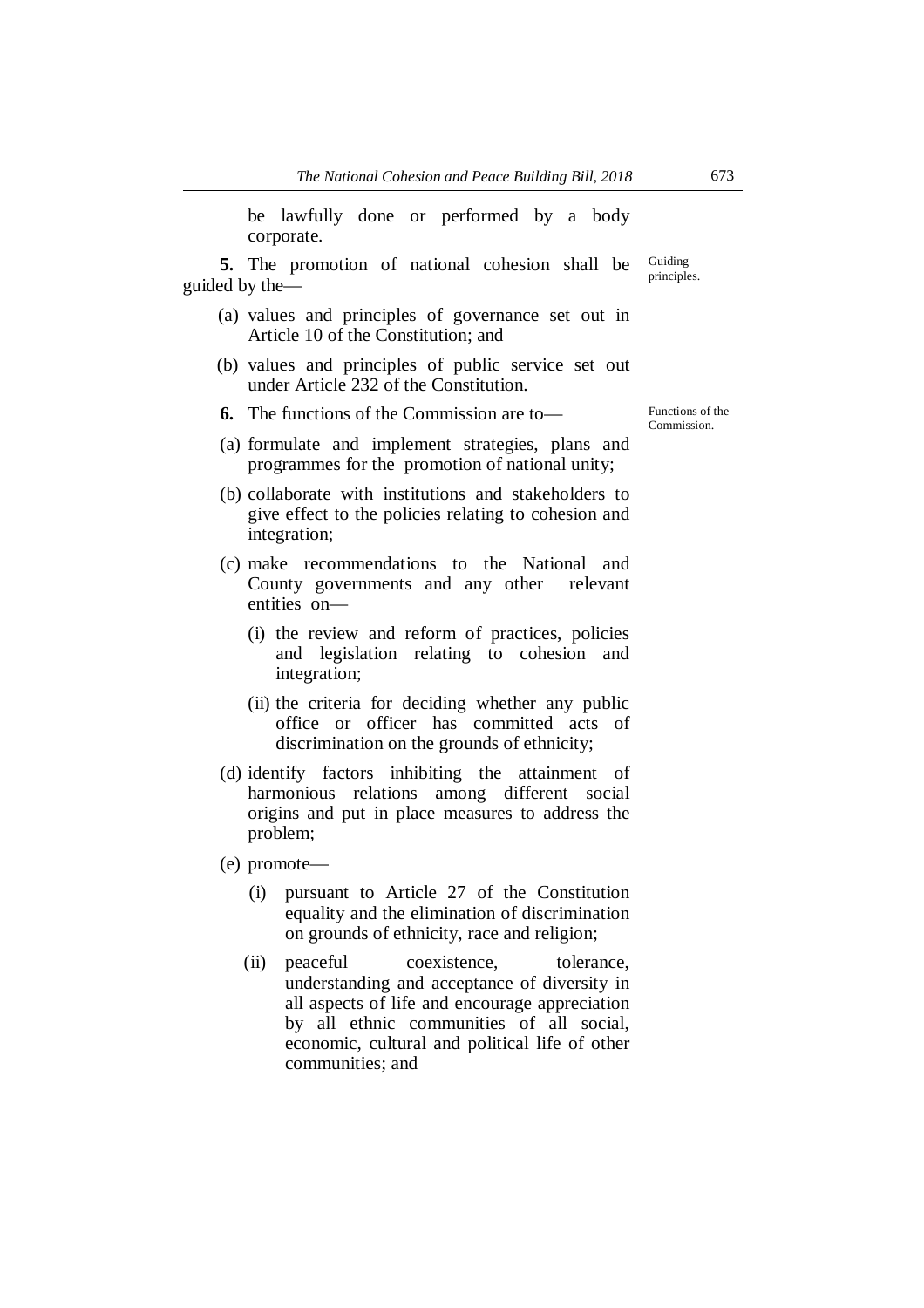- (iii) equal access and enjoyment by persons from different ethnic, racial or social origins of public or other services and facilities provided by Government and private entities;
- (f) investigate complaints of hate speech, ethnic or racial contempt and discrimination on the basis of ethnic, clan, religious and racial origin and make recommendations to the Director of Public Prosecution or other relevant authority on the appropriate measures to be taken where such complaints are valid;
- (g) initiate investigations on its own accord or on request from any institution, office or person into any issue affecting ethnic, clan, racial or social relations;
- (h) develop policies for the promotion of national values and principles of governance;
- (i) undertake research and document findings on national cohesion and national values, peace building and conflict management;
- (j) foster partnerships with relevant state actors, nonstate actors, bilateral and multilateral agencies on peace building and conflict management;
- (k) establish early warning and early response system on conflict and put in place an emergency preparedness and response system to curb imminent conflict; and
- (l) perform such other functions as may be necessary for the effective discharge of its mandate and exercise of its powers.

**7.** (1) The Commission shall have all powers necessary for the effective discharge of its functions under this Act.

Powers of the Commission.

(2) Without prejudice to the generality of the foregoing, the Commission shall have power to—

(a) issue prohibition notices directing persons or entities involved in actions or conduct contrary to national cohesion, integration and peace building within seven days to cease such action or conduct;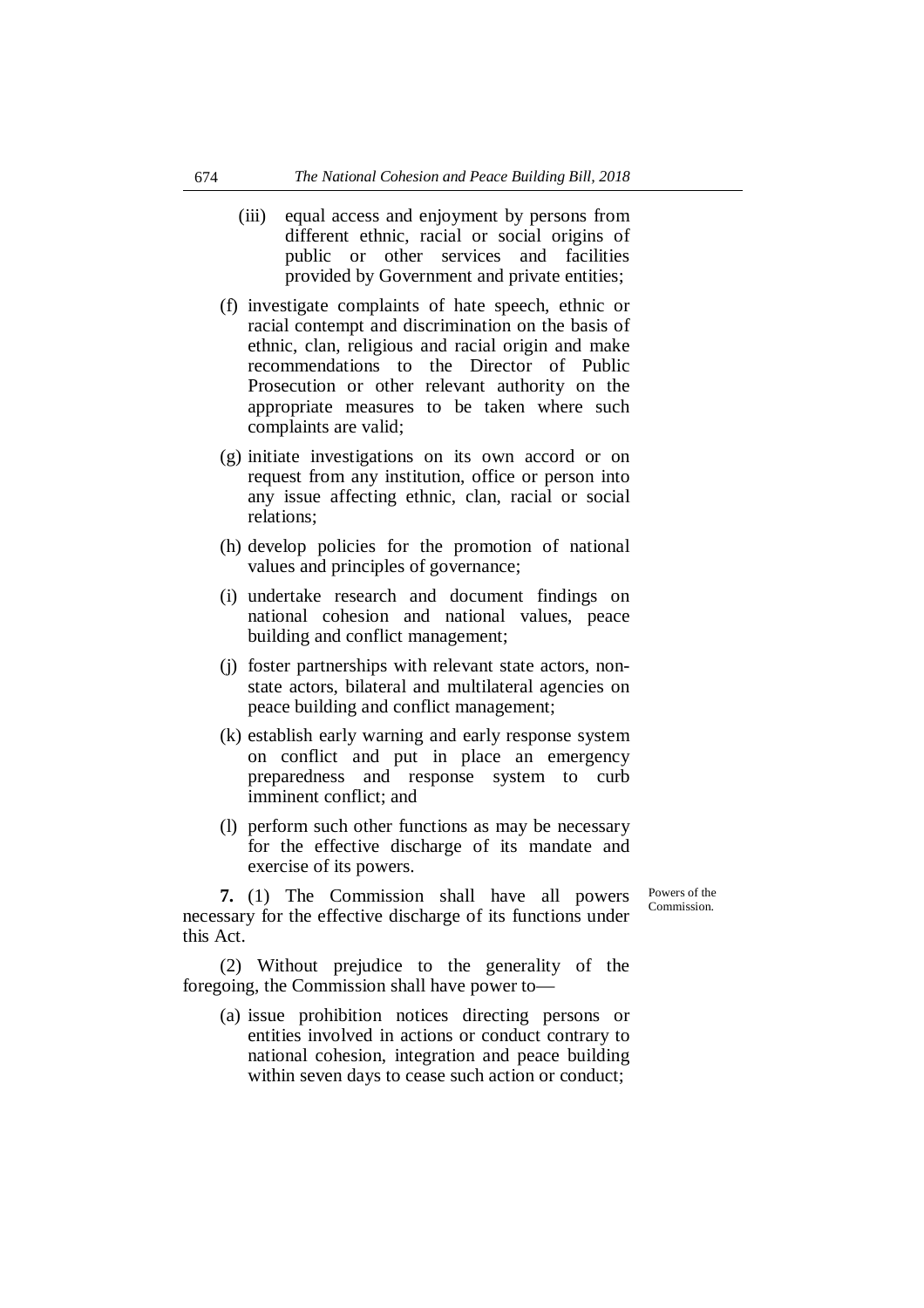- (b) summon witnesses and call for the production of books, plans, and other documents and to examine witnesses and parties on oath ;
- (c) publish the names of persons or institutions whose words or conduct may undermine or have undermined or contributed towards undermining good ethnic relations, or who are involved in ethnic discriminations or propagation of ethnic hatred;
- (d) enter into association with other bodies or organizations, within or outside Kenya, as it may consider desirable or appropriate and in furtherance of the objective for which the Commission is established;
- (e) control, supervise and administer the assets of the Commission in a manner and for purposes that best promote the purpose for which the Commission is established;
- (f) receive any grants gifts, donations or endowments and make legitimate disbursements therefrom; and
- (g) open bank accounts for the funds of the Commission.

**8.** (1) The headquarters of the Commission shall be in Nairobi.

(2) The Commission shall ensure that all its services are accessible to all parts of the country and may establish branches at any place in Kenya as it may consider necessary.

**9.** (1) The Commission shall consist of a chairperson and three other members appointed in accordance with the Constitution and the provisions of this Act.

**10.** (1) A person is qualified for appointment as the chairperson or member of the Commission if that person –

(a) is a citizen of Kenya;

- (b) holds a degree from a university recognized in Kenya;
- (c) has knowledge and experience of at least ten years in matters relating to human relations, public affairs ,human rights or peace and security; and

Membership of the Commission.

Qualification for appointment of chairperson and members.

Headquarters.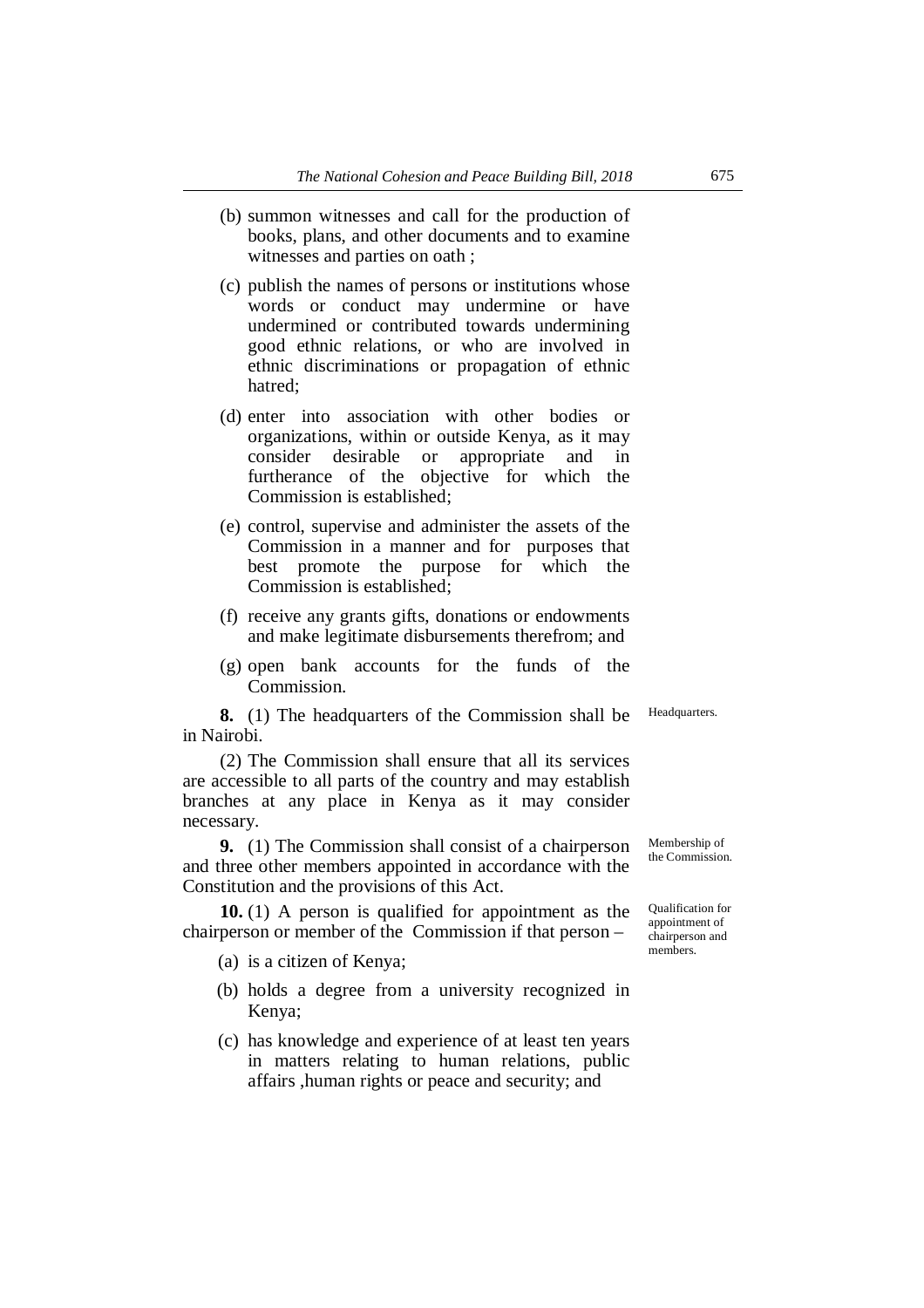(d) meets the requirements of Chapter Six of the Constitution.

(2) A person is not qualified for appointment under subsection (1) if the person—

- (a) is a member of a governing body of a political party;
- (b) is undischarged bankrupt;
- (c) has been convicted of a criminal offence and sentenced to imprisonment for a term of at least six months.

**11.** (1) The President shall, within fourteen days of the commencement of this Act or whenever a vacancy occurs, convene a selection panel for the purpose of selecting suitable candidates for appointment as the chairperson or member of the Commission.

(2) The selection panel convened under subsection (1) shall consist of one person from each of the following bodies—

- (a) the inter-religious council of Kenya;
- (b) the ministry responsible for national cohesion;
- (c) the ministry responsible for matters relating to devolution;
- (d) the Law Society of Kenya;
- (e) the National Council for Persons living with Disability; and
- (f) the Public Service Commission.

(2) The ministry responsible for Public Service shall provide the selection panel with such facilities and other support as it may require for the discharge of its functions.

(3) The selection panel shall, subject to this section be guided by the procedure set out in the First Schedule.

(4) The cabinet secretary shall, within seven days of receipt of the approved nominees from Parliament, by notice in the *Gazette,* appoint the chairperson and members approved by Parliament.

**12.** The chairperson, members and secretary shall each make and subscribe before the Chief Justice, the oath or affirmation set out in the second schedule.

Oath of office.

Procedure for appointment of chairperson and members.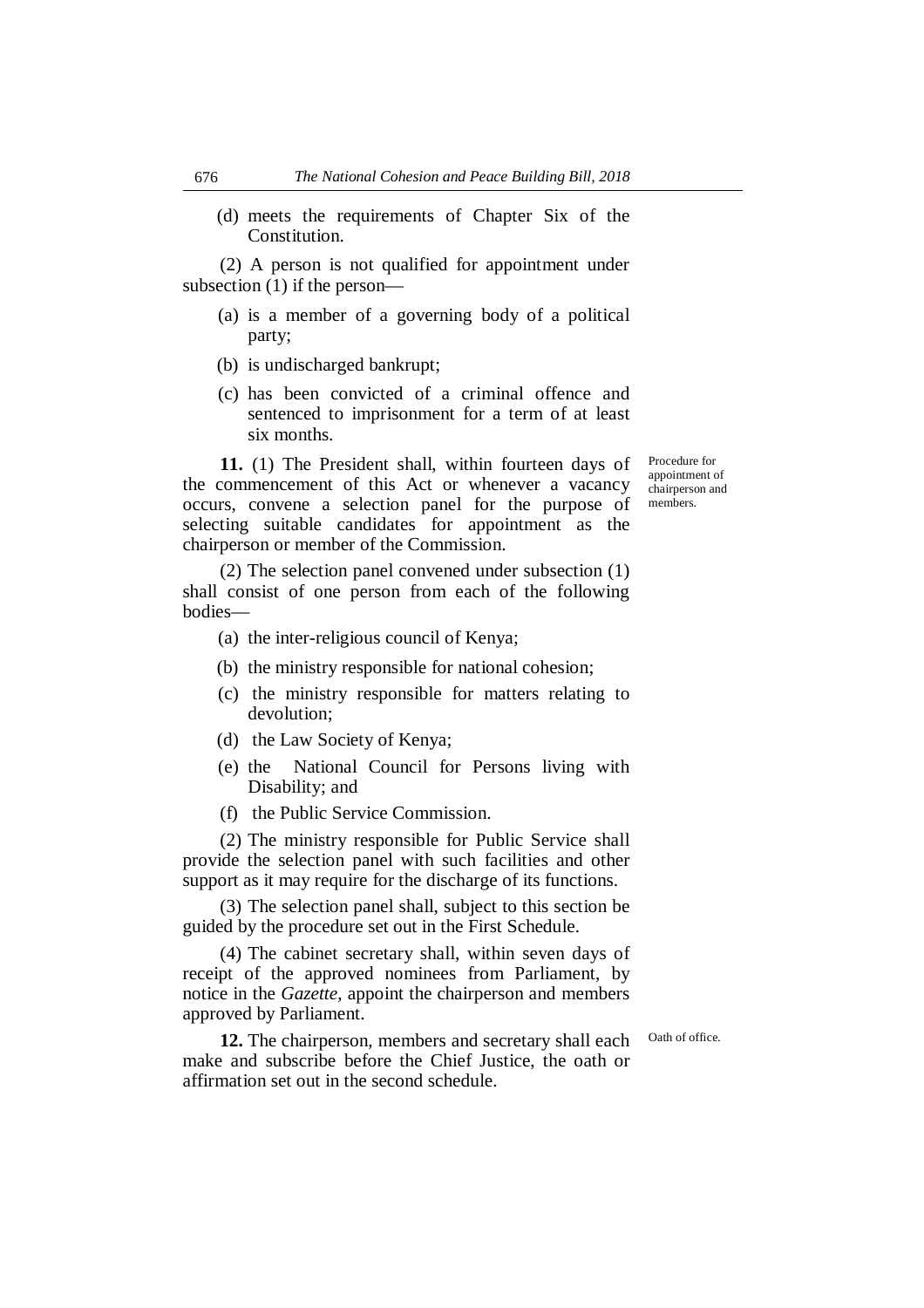**13.** (1) The chairperson shall, within seven days of the appointment of the members, convene the first meeting of the Commission at which the members shall elect the vicechairperson of the commission from amongst the members.

(2) The chairperson shall—

- (a) preside over all the meetings of the commission;
- (b) be the spokesperson of the Commission; and
- (c) supervise and direct the work of the Commission.

(3) If the office of the chairperson becomes vacant or if the chairperson is unable to exercise the powers or perform the functions of his office owing to absence, illness or any other cause, the vice-chairperson shall exercise those powers or perform those functions.

**14.** (1) The chairperson shall serve for a term of six years and is not be eligible for reappointment. Term of office.

(2) A member of the Commission shall serve for a term of five years and is not eligible for reappointment.

**15.** (1) The office of the chairperson or a member of the commission shall become vacant if the holder—

(a) dies;

- (b) by notice in writing addressed to the President resigns from office;
- (c) is removed from office under any of the circumstances specified under Article 251 and Chapter Six of the Constitution;
- (d) gross misconduct or misbehavior;
- (e) inability to perform functions of the office arising out of physical or mental infirmity;
- (f) violation of the code of conduct prescribed by the Commission;
- (g) incompetence or neglect of duty; or
- (h) bankruptcy.

(2) The cabinet secretary shall notify every resignation, vacancy or termination in the *Gazette* within seven days.

**16.** The chairperson or member of the Commission may be removed from office in accordance with Article 251 of the Constitution.

Removal from office.

Vacancy of office of chairperson and members.

Powers of the chairperson.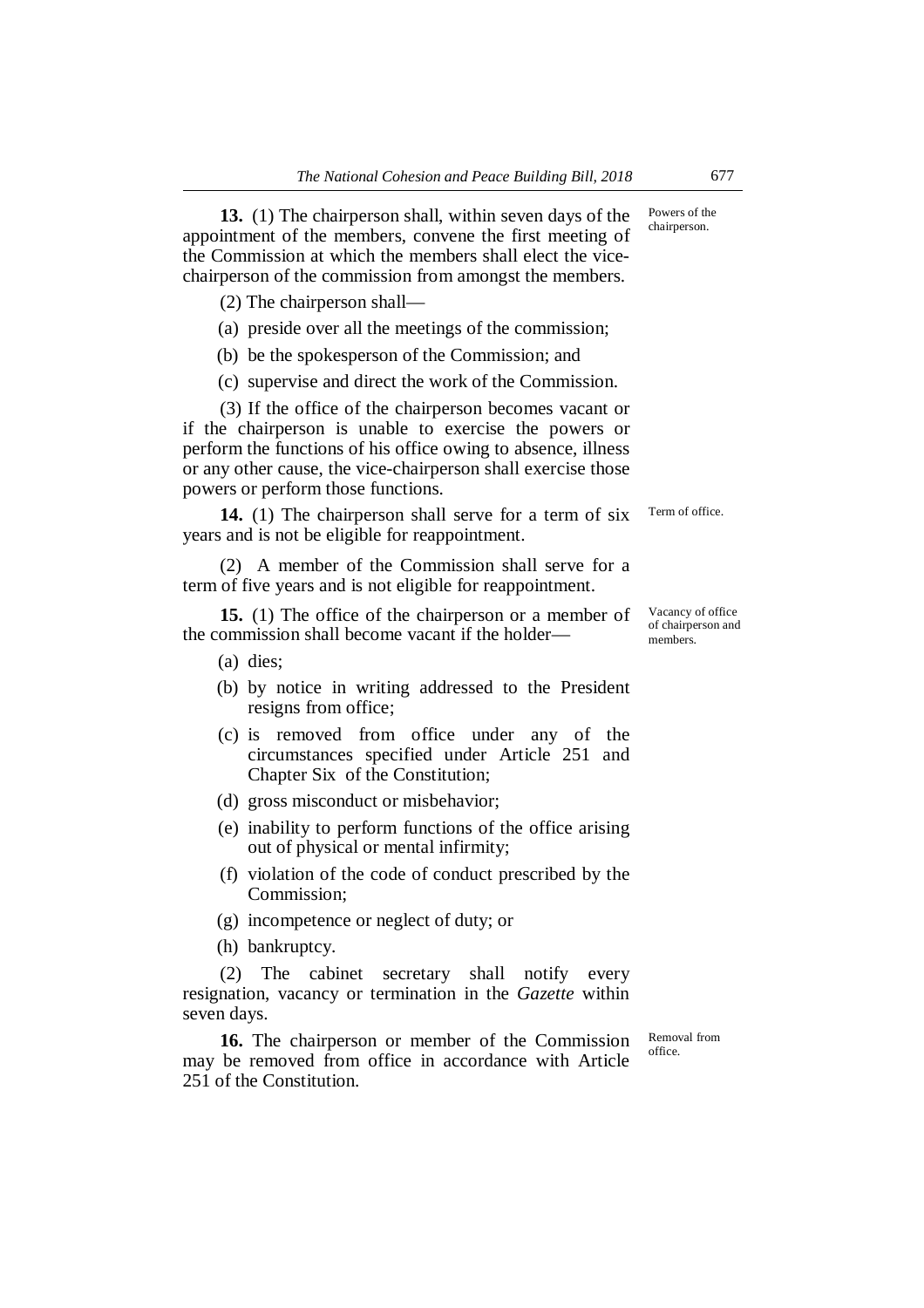**17.** (1) Where a vacancy occurs in the membership of the Commission under section 15 or 16, the appointment procedure provided for under this Act shall apply.

(2) A member appointed under subsection (1) to fill a vacancy shall serve for a term of five years and is not eligible for reappointment.

**18.** (1) The Commission, may from time to time establish, committees for the better carrying out of its functions.

(2) The Commission may—

- (a) co-opt into the membership of a committee established under subsection (1), other persons whose knowledge and skills are necessary for the function of the Commission; or
- (b) hire such experts or consultants as are necessary for the function of the Commission.

**19.** (1) The business and affairs of the Commission shall be conducted in accordance with the Third Schedule.

(2) Except as provided in the Third Schedule, the Commission may regulate its own procedure.

**20.** The salaries and allowances payable to, and other terms and conditions of service of the chairperson and members of the Commission shall be determined by the Salaries and Remuneration Commission.

**21.** (1) There shall be a secretary to the Commission who shall be competitively recruited and appointed by the Commission.

(2) The secretary shall hold office for a term of five years and is eligible for re-appointment for a further term of five years.

(3) A person is qualified for appointment as the Secretary to the Commission if the person—

(a) is a citizen of Kenya;

- (b) holds a post graduate degree from a university recognized in Kenya;
- (c) has at least ten years' experience at senior management level;

Terms and

Procedure of the Commission.

conditions of service.

Secretary to the Commission.

Committees of the Commission.

Filling a vacancy.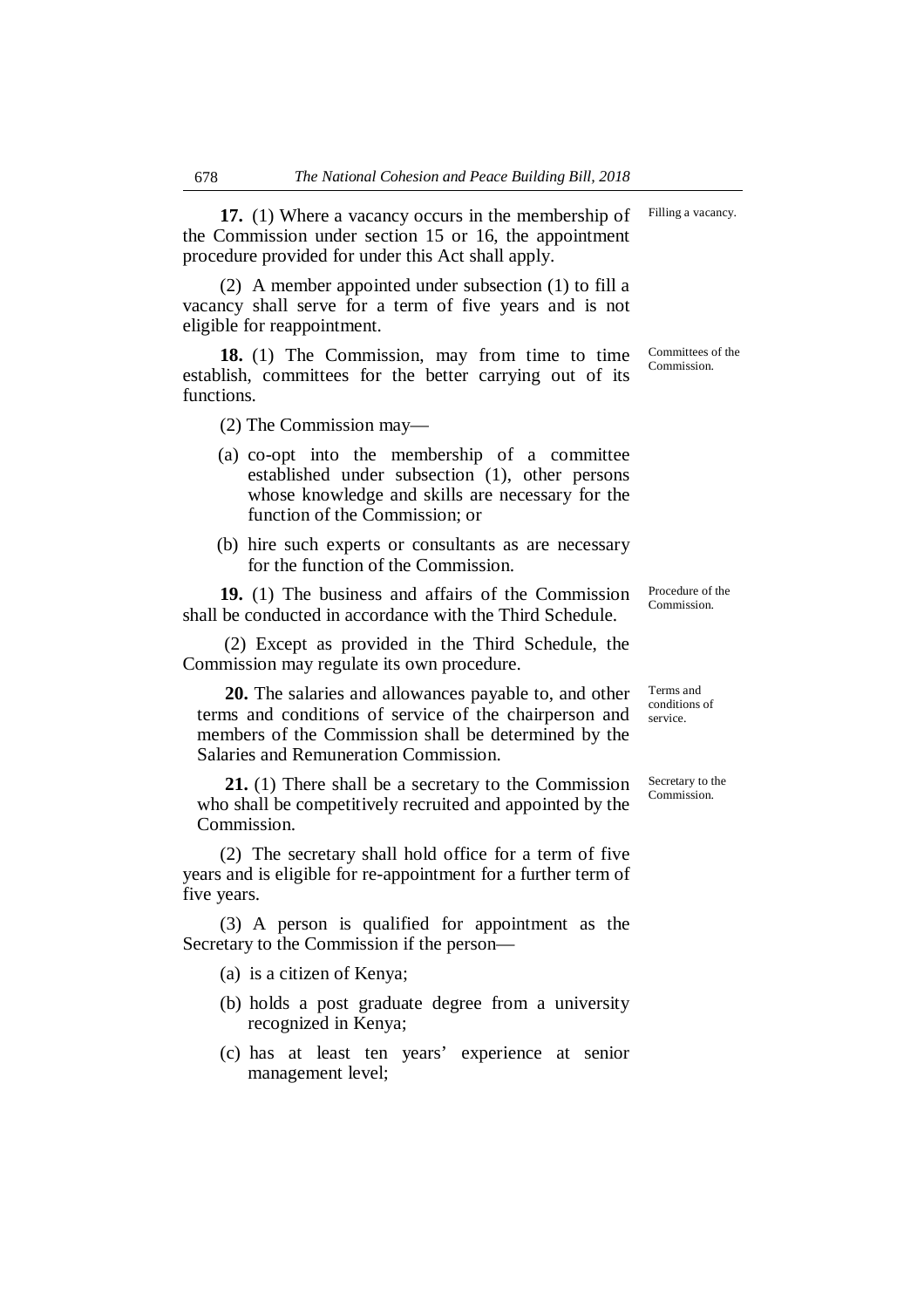- (d) has experience in any of the following fields—
	- (i) law;
	- (ii) economics;
	- (iii) public administration;
	- (iv) peace, conflict and social studies;
	- (v) corporate management;
	- (vi) human resource management;
	- (vii) financial management; and
	- (viii) meets the requirements of Chapter Six of the Constitution.

(4) The secretary shall be the chief executive officer of the Commission.

**22.** (1) The secretary may be removed from office by the Commission in accordance with the terms and conditions of service, for—

Removal of the Secretary.

- (a) inability to perform functions of the office arising out of physical or mental infirmity;
- (b) gross misconduct or misbehavior;
- (c) incompetence or negligence of duty;
- (d) violation of the Constitution or any other written law;
- (e) violation of the code of conduct prescribed by the Commission; or
- (f) any other grounds specified in the terms and conditions of service.

(2) before the secretary is removed under subsection (1) the secretary shall be given—

- (a) sufficient notice of the allegations made against him or her; and
- (b) an opportunity to be heard on the allegations.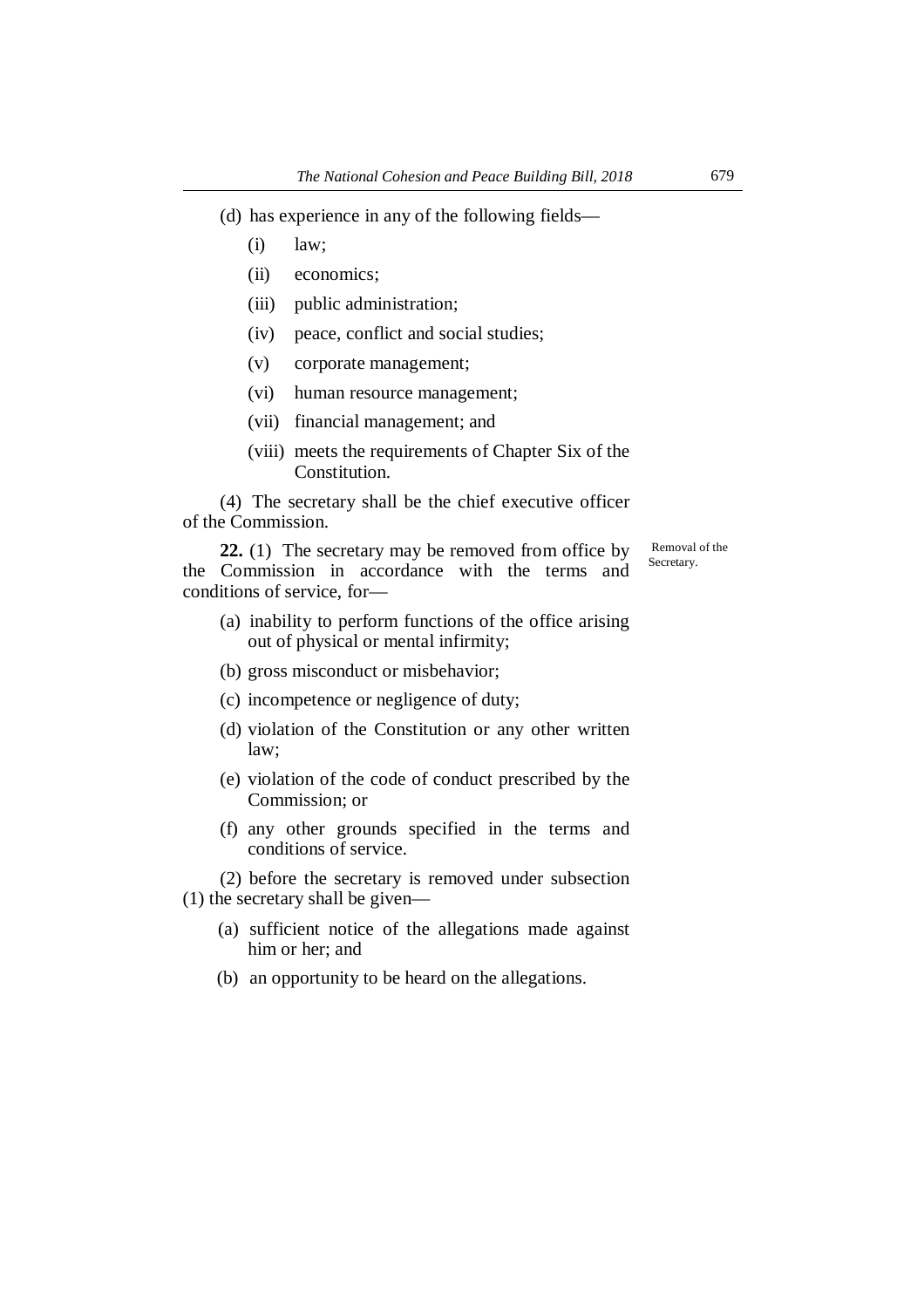**23.** (1) The Commission may appoint such staff as may be necessary for the proper discharge of it functions under this Act, and upon such terms and conditions of service as the Commission may determine.

(2) The staff appointed under subsection (1) shall serve on such terms and conditions of service as the Commission, shall determine.

**24.** (1) The common seal of the Commission shall be kept in such custody as the Commission shall direct and shall not be used except on the order of the Commission.

(2) The common seal of the Commission when affixed to a document and duly authenticated shall be judicially and officially noticed and, unless the contrary is proved any necessary order or authorization of the Commission under this section shall be presumed to have been duly given.

**25.** No matter or thing done by a member of the Commission or any officer of the Commission shall, if the matter is done in good faith while executing the functions, powers or duties of the Commission, render the member officer, employee or agent personally liable for any action, claim or demand whatsoever.

**26.** (1) If any person has a personal or fiduciary interest in any matter before the Commission, and is present at a meeting of the Commission or any committee at which that matter is the subject of consideration, that person shall as soon as is practicable after the commencement of the meeting, declare such interest and shall not take part in any consideration or discussion of, or vote on any question touching on such matter.

(2) A disclosure of interest made under subsection (1) shall be recorded in the minutes of the meeting at which it is made.

(3) No member or staff of the Commission shall transact any business or trade with the Commission directly or indirectly.

(4) A person who contravenes this section commits an offence and shall be liable, upon conviction, to a fine not exceeding three million shillings or to imprisonment for a term not exceeding seven years or to both.

Staff of the Commission.

Common seal of the Commission.

Protection from personal liability.

Conflict of interest.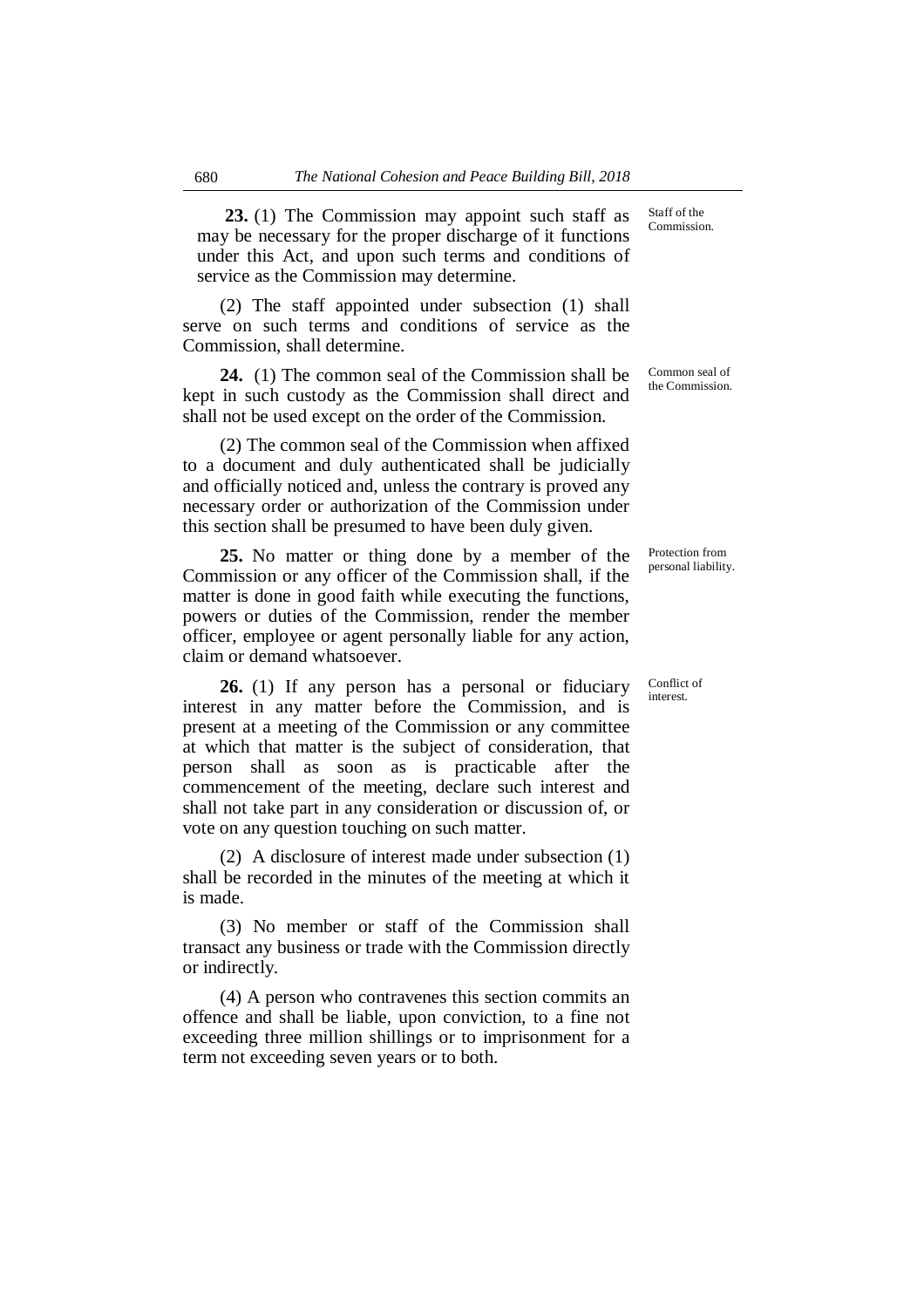#### **PART III—FINANCIAL PROVISIONS**

**27.** (1) The funds of the Commission shall consist of—

- (a) monies allocated by Parliament for purposes of the Commission;
- (b) such monies or assets as may accrue to the Commission in the course of exercise of its powers or in the performance of its functions under this Act; and
- (c) monies from any other source provided, donated or lent to the Commission.

Annual estimates.

**28.** (1) Before the commencement of each financial year, the Commission shall cause to be prepared estimates of the revenue and expenditure of the Commission for that year.

(2) The annual estimates shall make provision for all the estimated expenditure of the Commission for the financial year concerned and, in particular, shall provide for the—

- (a) payment of remuneration in respect of the members and staff of the Commission;
- (b) payment of pensions, gratuities and other charges in respect of benefits which are payable out of the funds of the Commission;
- (c) maintenance of the buildings and grounds of the Commission;
- (d) funding of training, research and development of activities of the Commission; and
- (e) any other expenditure necessary for purposes of this Act.

**29.** The financial year of the Commission shall be the period of twelve months ending on the thirtieth of June in each year.

**30.** (1) The Commission shall cause to be kept proper books and records of account of the income, expenditure, assets and liabilities of the Commission.

(2) Within a period of three months after the end of each financial year, the Commission shall submit to the

Financial year of the Commission.

Accounts and audit.

Funds of the Commission.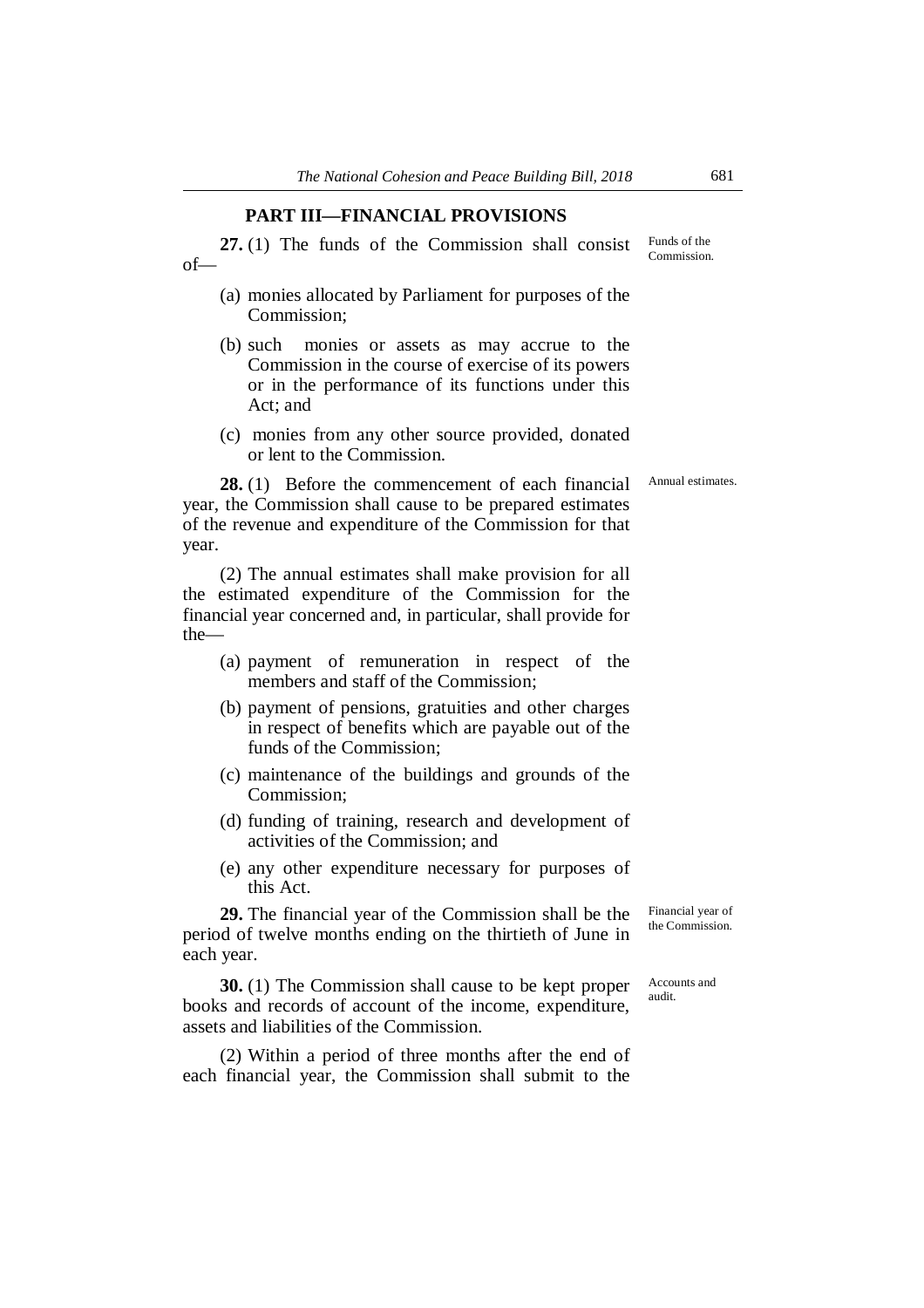Auditor-General the accounts of the Commission in respect of that year together with —

- (a) a statement of the income and expenditure of the Commission during that year; and
- (b) a statement of the assets and liabilities of the Commission.

(3) The annual accounts of the Commission shall be prepared, audited and reported upon in accordance with the provisions of Articles 226 and 229 of the Constitution and the provisions of the Public Finance Management Act.

**31.** (1) The Cabinet Secretary shall, prepare and submit to Parliament an annual report in accordance with Article 153 (4) of the Constitution.

(2) Where any of the recommendations contained in a report submitted under subsection (1) have not been implemented, the Cabinet Secretary shall report to Parliament the reasons thereof.

(3) The annual report shall contain, in respect of the year to which it relates, —

- (a) the financial statement of the Commission;
- (b) a description of the activities of the Commission;
- (c) other statistical information as the Commission may consider appropriate relating to the functions of the Commission;
- (d) any recommendations made by the Commission to State departments or any person and the action taken;
- (e) the impact of the exercise of any of its of function;
- (f) any impediments to the achievements of the objects and functions under the Constitution, this Act or any other written law; and
- (g) any other information relating to its functions that the Commission considers necessary.

(4) The annual report shall be published and publicized in such other manner as the Commission may determine.

Act No. 12 of 2012.

Annual report.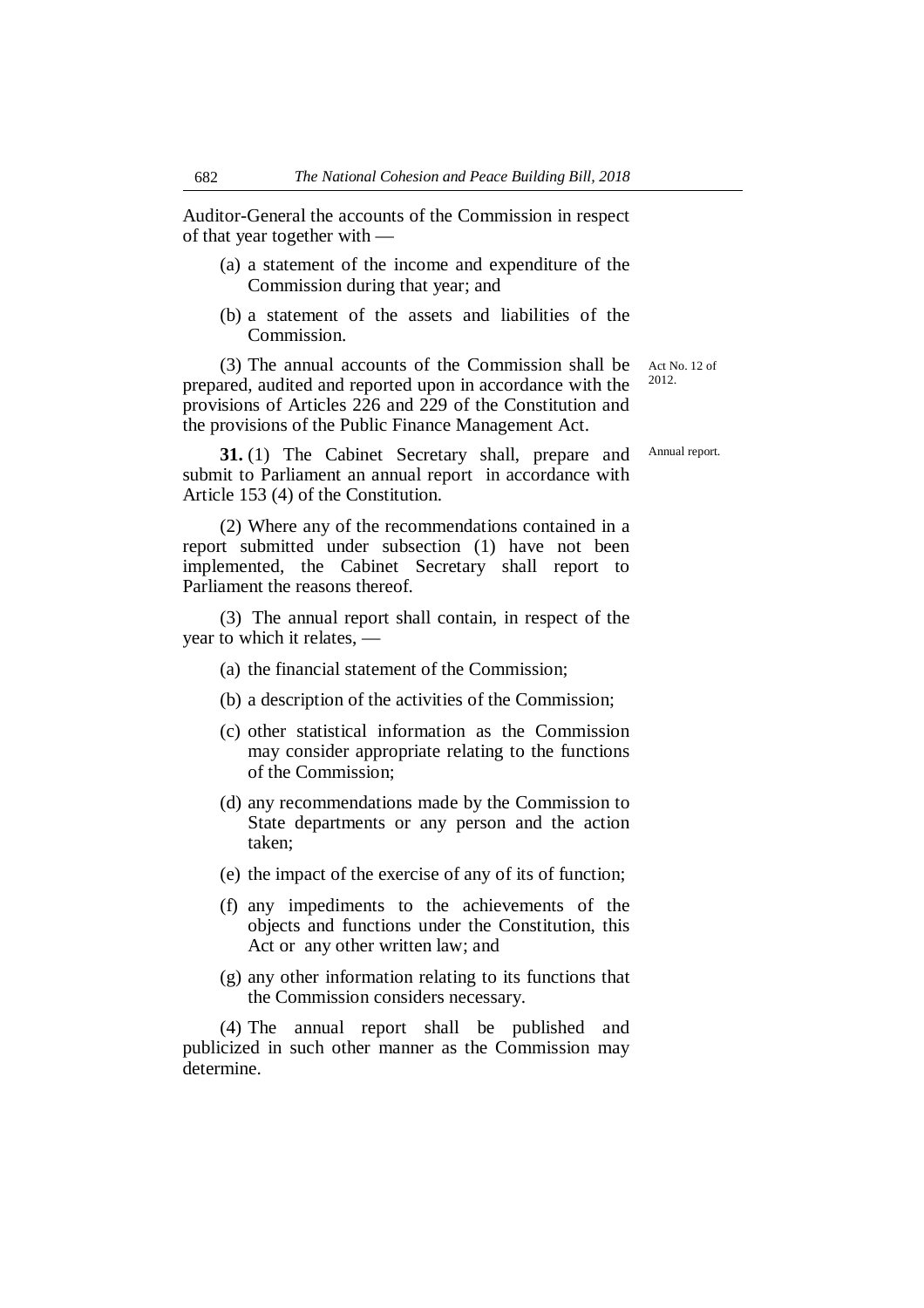#### **PART IV —DISCRIMINATION, HATE SPEECH AND NEGATIVE ETHNICITY**

**32.** (1) A person discriminates against another person if—

she treats or would treat another person; or

(a) on the basis of ethnicity or religion, the person treats that other person less favorably than he or

- (b) he applies to another person a requirement or condition which applies or would apply to persons not of the same ethnic group as that other person but—
	- (i) which is such that the proportion of persons of the same ethnic group as that other person who can comply with the condition or requirement is considerably smaller than the proportion of persons not of that ethnic group who can comply with it;
	- (ii) the person cannot show to be justifiable irrespective of the colour, race, nationality or ethnic or national origins of the person to whom it applied; and
	- (iii) is to the detriment of that other person because that person cannot comply with it.

(2) A person discriminates against another person under subsection (1) (b), if that person applies to another person a provision, criterion or practice which he or she applies or would apply equally to persons not of the same race or ethnic or national origins as that other person, but which—

- (a) puts or would put persons of the same race or ethnic or national origins as that other person at a particular disadvantage when compared with other persons;
- (b) puts that other person at a disadvantage; and
- (c) the discriminator cannot show to be a proportionate means of achieving a legitimate aim.

(3) For the purposes of this Act, treating a person less favorably than another person includes the segregation of a person from other persons on ethnic grounds.

Ethnic discrimination.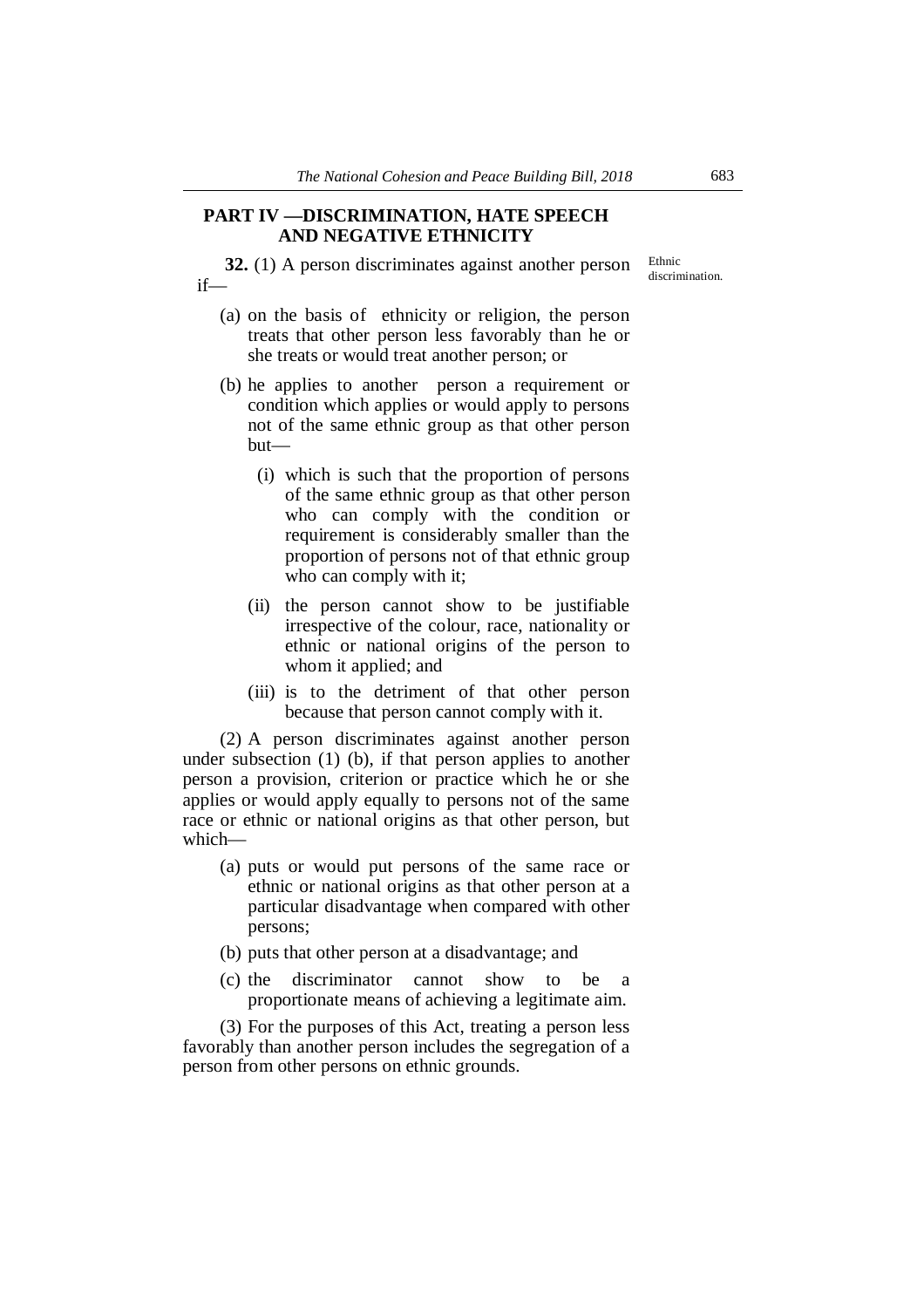(4) Subsection (1) does not apply to treatment of a person who has made an allegation if it is proved in a court of law that the allegation was false and not made in good faith.

**33.** A person discriminates against another person by way of victimization if the person carries out an act that is injurious to the well-being and esteem of that person by treating that person less favorably than other persons on grounds that the person discriminated against intends to or has—

- (a) brought proceedings against the discriminator or any other person under this Act;
- (b) done anything under this Act in relation to the discriminator or any other person;
- (c) given evidence or information in connection with proceedings brought by any person under this Act; or
- (d) alleged that the discriminator or any other person has committed an act which would amount to a contravention of this Act.

**34.** (1) A public entity shall ensure representation of the diversity of the people of Kenya in the employment of staff.

(2) A public entity shall not recruit or have in its employment more than one third of its staff from the same ethnic community.

(3) An employer shall ensure equity in the employment of persons in the respective entity and shall, for this purpose.

**35.** (1) It shall not be deemed discriminatory under this Part where, having regard to the nature of the employment or the context in which it is carried out—

- (a) being of a particular race or particular ethnic or national origin is a genuine and determining occupational requirement; and
- (b) it is appropriate to apply that requirement in the particular case and the person to whom that requirement is applied does not meet it.

Exceptions to discrimination in the employment field.

Discrimination in employment.

Discrimination by through victimization.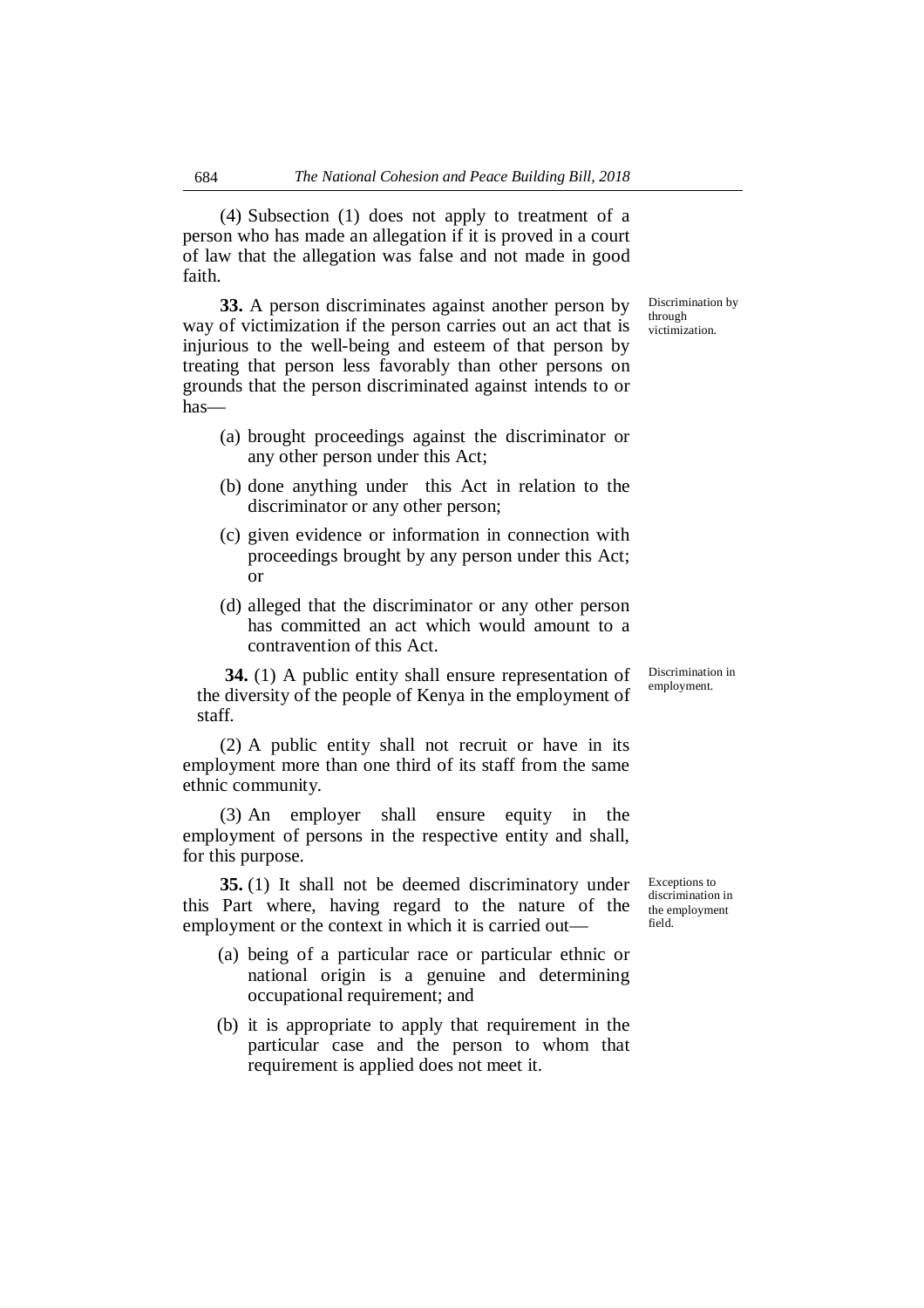(2) Being of a particular ethnic group, is an occupational qualification and not a ground for discrimination for a job where—

- (a) the job involves cultural entertainment in a capacity for which a person of that ethnic group is required for reasons of authenticity; or
- (b) the job involves a work of art, visual image or sequence of visual images for which a person of that ethnic group is required for reasons of authenticity; or
- (c) the holder of the job provides persons of that ethnic group with personal services promoting their welfare, and those services can most effectively be provided by a person of that ethnic group.

(3) The provisions of subsection (2) do not apply in relation to the filling of a vacancy at a time when the employer already has employees of the ethnic group in question—

- (a) who are capable of carrying out the duties falling specifically within that paragraph;
- (b) whom it would be reasonable to employ on those duties; and
- (c) whose numbers are sufficient to meet the employer's likely requirements in respect of those duties without undue inconvenience.

**36.** (1) An organization shall not to discriminate against a person who is not a member of the organization.

- (a) in the terms in which it is prepared to admit that person to membership; or
- (b) by refusing or deliberately omitting to accept that person's application for membership.

(2) Subsection (1) shall not apply to an organization whose membership is limited to a given religious persuasion or profession.

**37.** (1) A public or private body, licensing authority, planning authority, public authority, employment agency, educational establishment or body offering training, shall Discrimination in membership of organizations.

Discrimination by other agencies.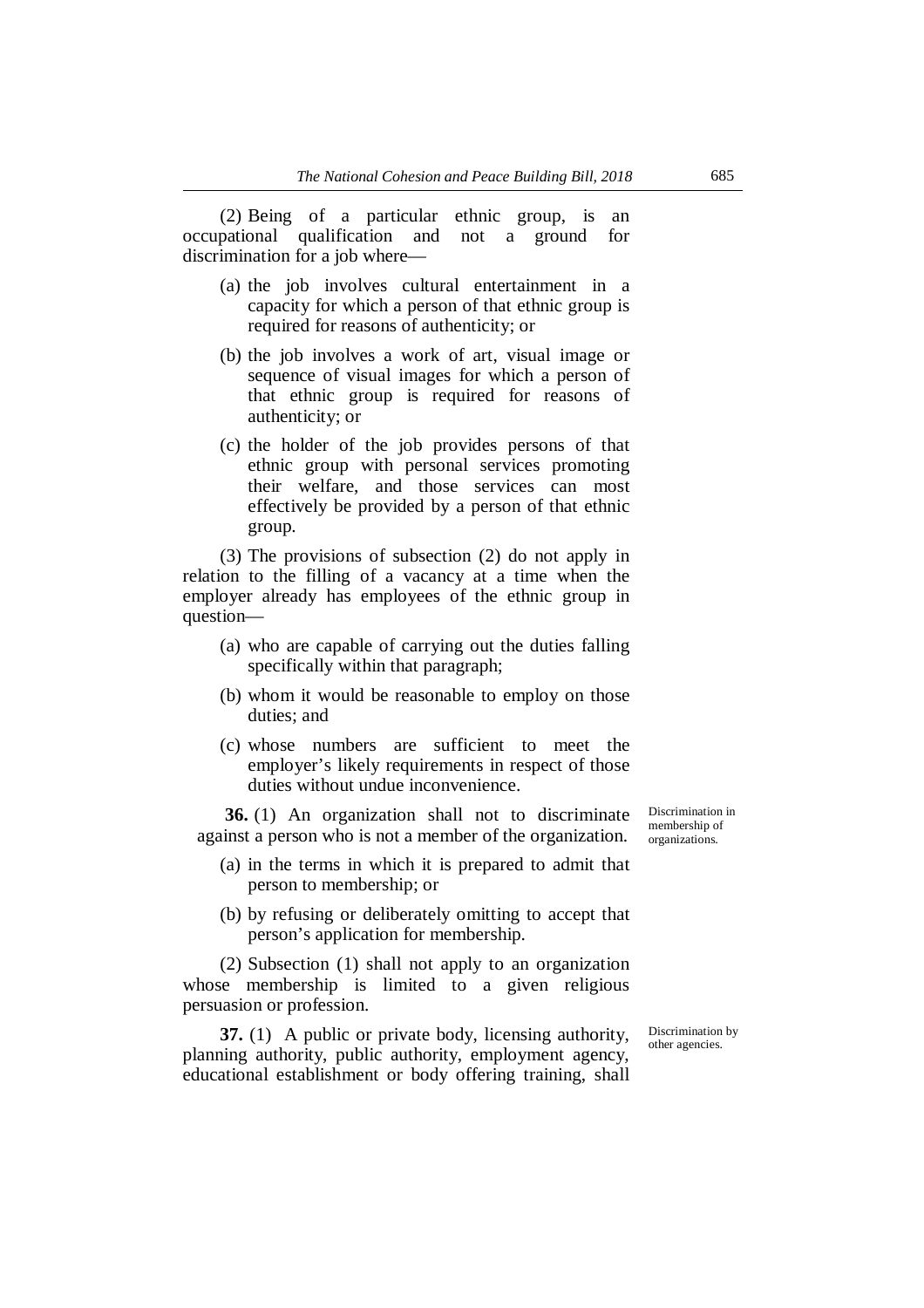not discriminate against any person in the provision of services.

(2) Subsection (1) shall not apply—

- (a) where it is proven that the alleged discriminatory act is a necessary requirement in the nature of business transaction and there is no alternative way of realizing the desired goal;
- (b) to public authorities—
	- (i) in relation to any judicial act whether done by a court of law, tribunal or other person or any act done on the instructions, or on behalf, of a person acting in a judicial capacity; or
	- (ii) for any action undertaken by the Cabinet Secretary responsible for matters relating to immigration, under any law on immigration, with respect to citizenship or nationality of a person.

**38.** (1) Public resources shall, as far as is practicable, be distributed equitably geographically taking into account Kenya's diversity, population and poverty index.

(2) It shall be unlawful for any State or public officer, while in charge of public resources and without justification, to distribute resources in an ethnically inequitable manner.

(3) Public resources shall be deemed to have been distributed in an ethnically inequitable manner where—

- (a) an officer fails to use the criteria established under this Act or any other law in allocating resources by regions;
- (b) a specific region consistently receives more resources than another region and there is no clear justification for it; or
- (c) more resources are allocated to a region that requires remedial resources than to an area that requires start up resources.

**39.** (1) A manager under this section shall mean a person who has the power to lease, let or dispose of public property or property that is wholly meant for use by the public

Discrimination in property ownership, management and disposal.

Discrimination in access to and distribution of public resources.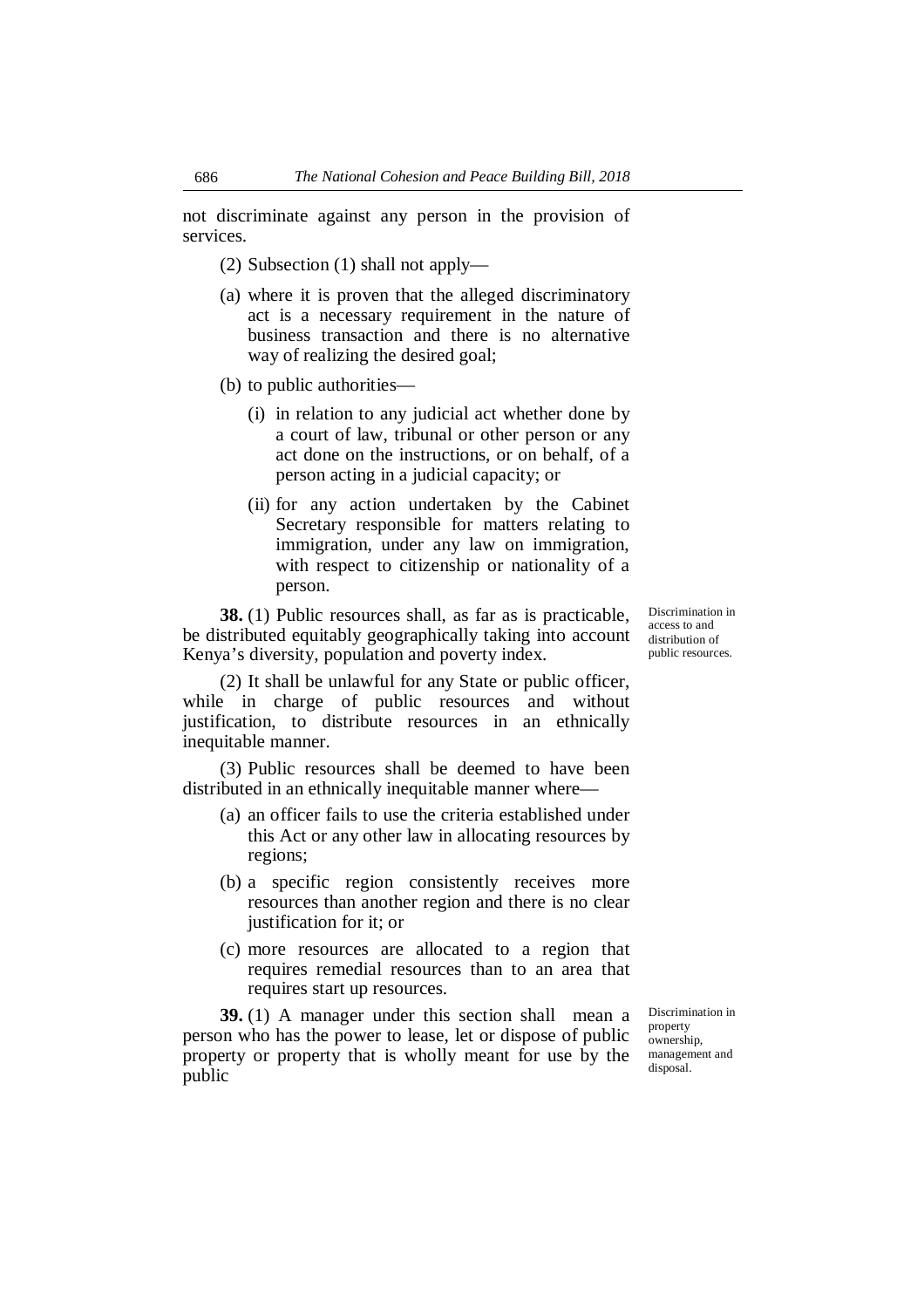(2) It is unlawful for a manager to discriminate against another person—

- (a) in the terms such manager offers, lets, manages or disposes the property to another person;
- (b) by unjustifiably refusing the other person's proposal for sale or engagement in the manager's business, where the same conditions do not apply to persons who are of the same ethnic group as such manager;
- (c) in a manager's treatment of a person with regard to any list of persons in need of property of that description.

(3) It is unlawful for a manager to discriminate against a person occupying premises—

- (a) in the way such manager affords a person access to any benefits or facilities, or by refusing or deliberately omitting to afford a person such access; or
- (b) by evicting a person or subjecting that person to any other detriment.

**40.** (1) Nothing contained in this Part shall render unlawful any act doneExceptions to discrimination/ affirmative action.

- (a) to afford persons of a particular ethnic group access to facilities or services to meet the special needs of such persons in regard to their education, training or welfare, or other ancillary benefits; or
- (b) on grounds other than race, ethnic or national origin for the benefit of a person who is not a Kenyan citizen to afford the person access to facilities for education or training or other ancillary benefits, where it appears that the person in question does not intend to remain in Kenya after the period of education or training.

(2) Nothing in this Part shall render unlawful any act done in relation to particular work by a person in or in connection with —

(a) affording a person of a particular racial group access to facilities for training which would help to equip them for that work; or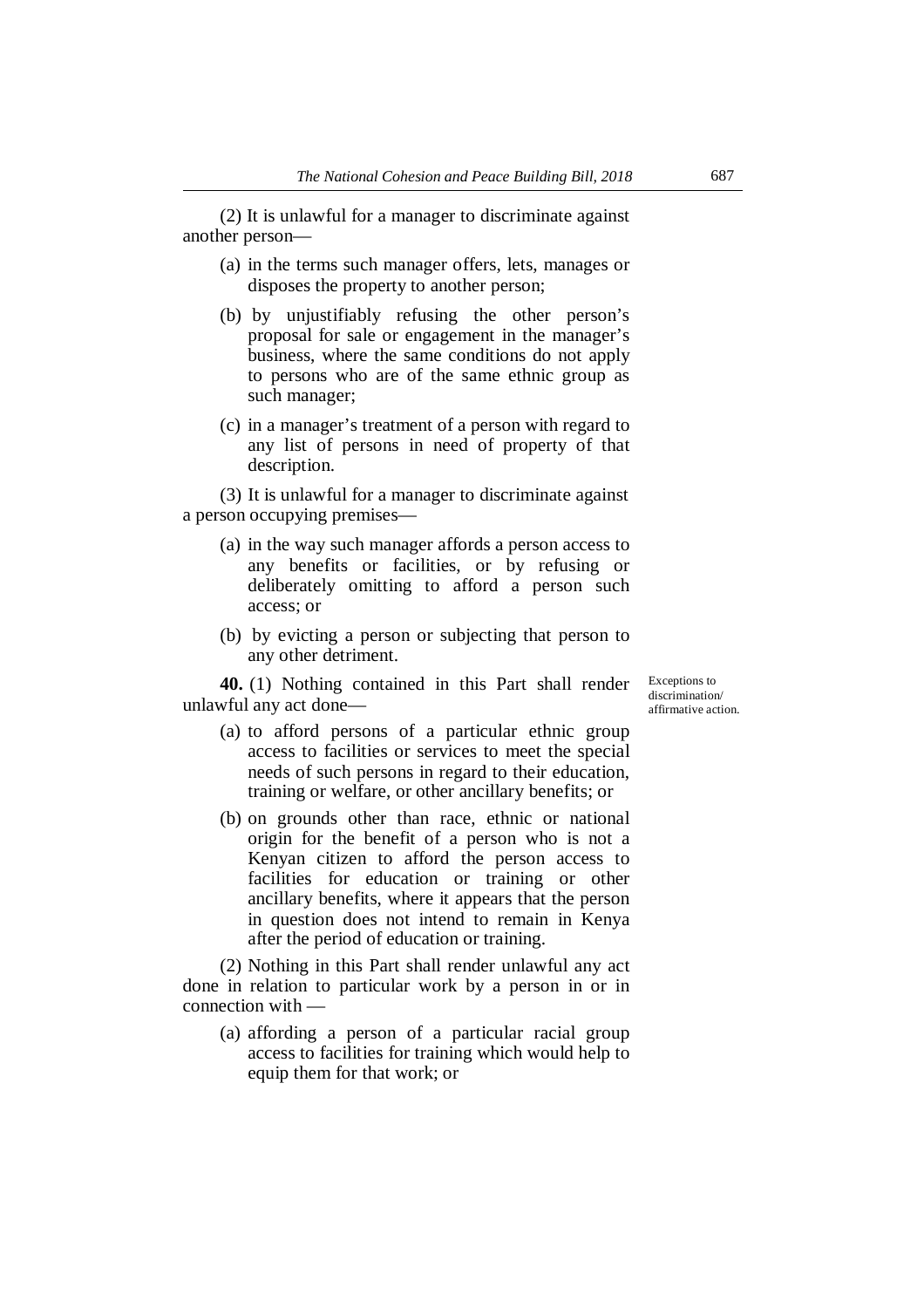- (b) encouraging a person of a particular ethnic group to take advantage of opportunities for doing that particular work, where it reasonably appears to that person, that any time within the twelve months immediately preceding the doing of that act —
	- (i) there were no persons of that group among those doing that work in Kenya; or
	- (ii) the proportion of persons of that group among those doing that work in Kenya was small in comparison with the proportion of persons of that group among the population of Kenya.

(3) Where in relation to particular work it reasonably appears to any person that although the condition for the operation of subsection (2) is not met for the whole of Kenya it is met for an area within Kenya, nothing in this Part shall render unlawful any act done by that person in or in connection with—

- (a) affording persons who are of the ethnic group in question, and who appear likely to take up that work in that area, access to training in preparation for that work; or
- (b) encouraging persons of that group to take advantage of opportunities in the area for doing that work.

Ethnic or racial contempt.

**41.** (1) A person shall not utter, publish, write or post words or images intended to incite feelings of contempt, hatred, hostility, violence or discrimination against any person;

(2) A person who contravenes subsection (1) commits an offence and shall be liable, upon conviction to a fine not exceeding one million shillings, or to imprisonment for a term not exceeding five years, or to both.

(3) A website administrator or media enterprise shall not publish posts words or images intended to incite feelings of contempt, hatred, hostility, violence or discrimination against any person ,group or community on the basis of ethnicity or race;

(4) A website administrator or media enterprise that contravenes subsection (3) commits an offence and shall be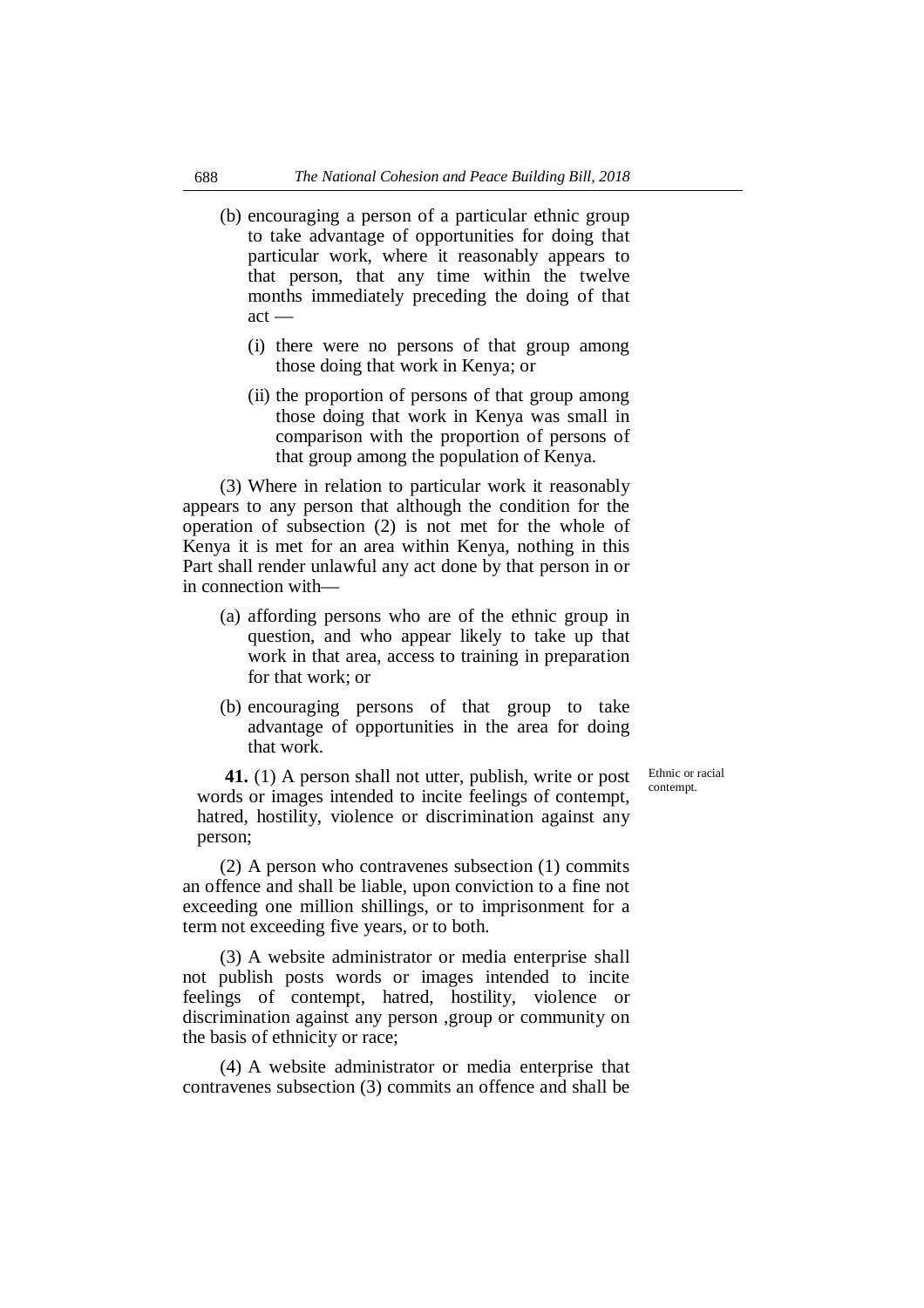liable, on conviction to a fine not exceeding one million shillings, or to imprisonment for a term not exceeding five years, or to both.

(5) Where a website administrator or media enterprise is a corporation the principal officers shall be held personally liable on conviction to a fine not exceeding five million shillings or to imprisonment for a term not exceeding five years, or to both.

**42.** A person who—

- (a) subjects or threatens to subject another person to any detriment because that other person, or a person associated with that other person—
	- (i) has made a complaint against any person;
	- (ii) has brought any other proceedings under this Act against any person; or
	- (iii) has given evidence or information, or produced a document, in connection with any proceedings under this Act;

commits an offence and shall, on conviction, be liable to a fine not exceeding two hundred thousand shillings or to imprisonment for a term not exceeding one year or to both.

**43.** A person who—

(a) without justification or lawful excuse obstructs, hinders or threatens an officer acting under this Act;

- (b) submits false or misleading information;
- (c) fails to honour summons; or
- (d) knowingly misleads the Commission or member of staff of the Commission acting under this Act,

commits and offence and is liable, on conviction, to a fine not exceeding two hundred thousand shillings or to imprisonment for a term not exceeding one year or to both.

# **PART V—COMPLAINTS, INVESTIGATIONS AND ENFORCEMENT**

**44.** (1) A matter may be investigated if – Matters that may

be investigated.

Offences.

**Threats**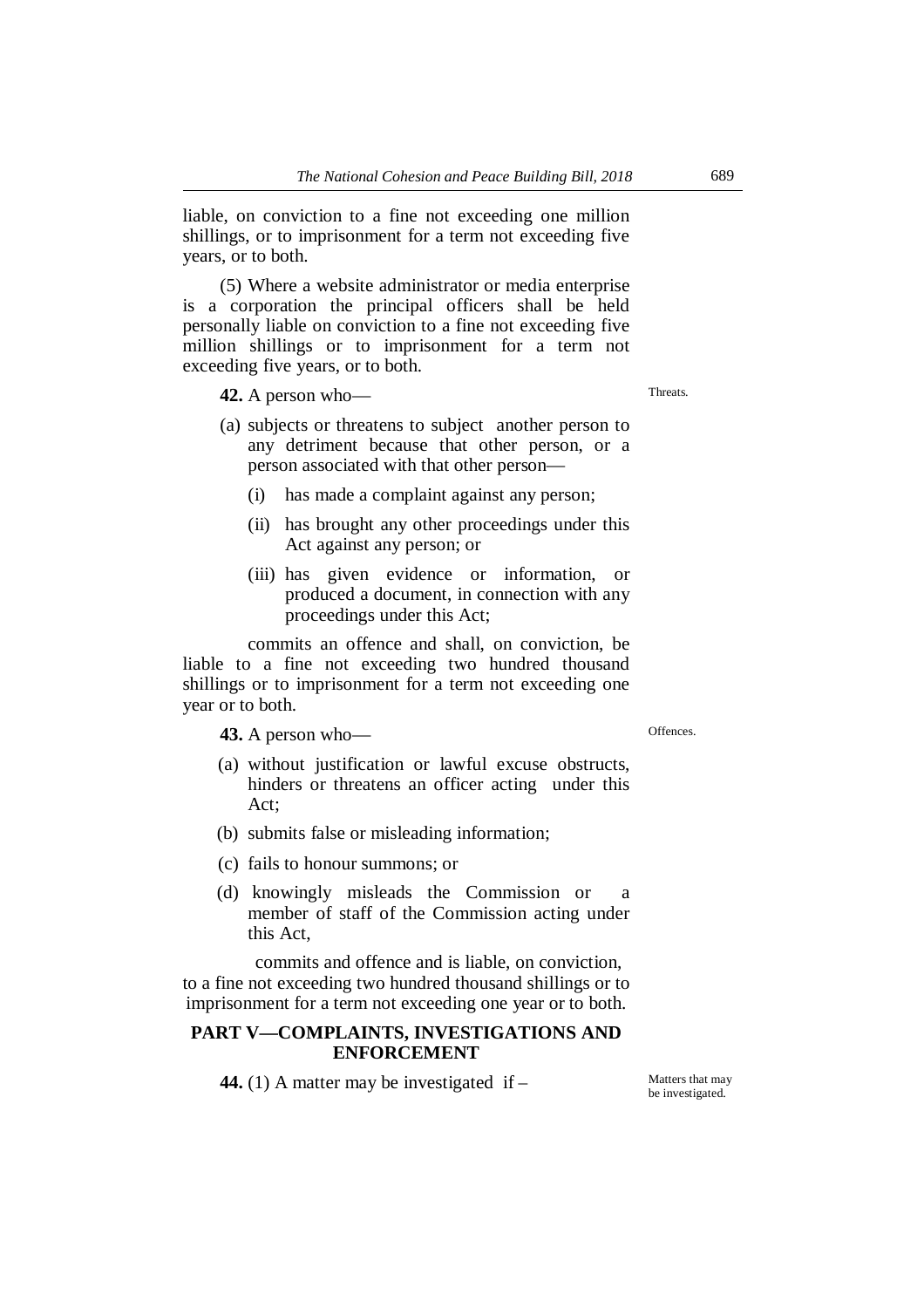- (a) it is of such serious nature that it warrants an investigation;
- (b) it concerns a possible contravention in relation to class or group of persons; and
- (c) the circumstances are such that the lodging of a complaint by one person only would not be appropriate

(2) If the Commission after investigation is satisfied that a person has contravened a provision of part IV of this Act, the Commission shall make all reasonable endeavors to conciliate the matter.

**45.** A complaint to the Commission may be made on behalf of an aggrieved person—

represent the aggrieved person; or

(a) if the aggrieved person is dead or otherwise not able to act for himself or herself, by a member of his or her family or other person suitable to

Complaints.

Form of complaint.

(b) by a member of Parliament with the consent of the aggrieved person or other person who, under paragraph (a), is entitled to make the complaint on behalf of the aggrieved person.

**46.** (1) A person wishing to lodge a complaint under this Act may do so orally or in writing addressed to the Commission.

(2) Where a complaint under subsection (1) is made orally, the Commission shall cause the complaint to be recorded in writing.

(3) A complaint under subsection (1) shall be in such form and contain such particulars as the Commission may prescribe.

(4) Upon receipt of a complaint under subsection (1), the Commission may—

- (a) call for information or a report regarding such complaint from any person within such reasonable time as may be specified by the Commission; and
- (b) without prejudice to paragraph (a), initiate such inquiry as it considers necessary, having regard to the nature of the complaint.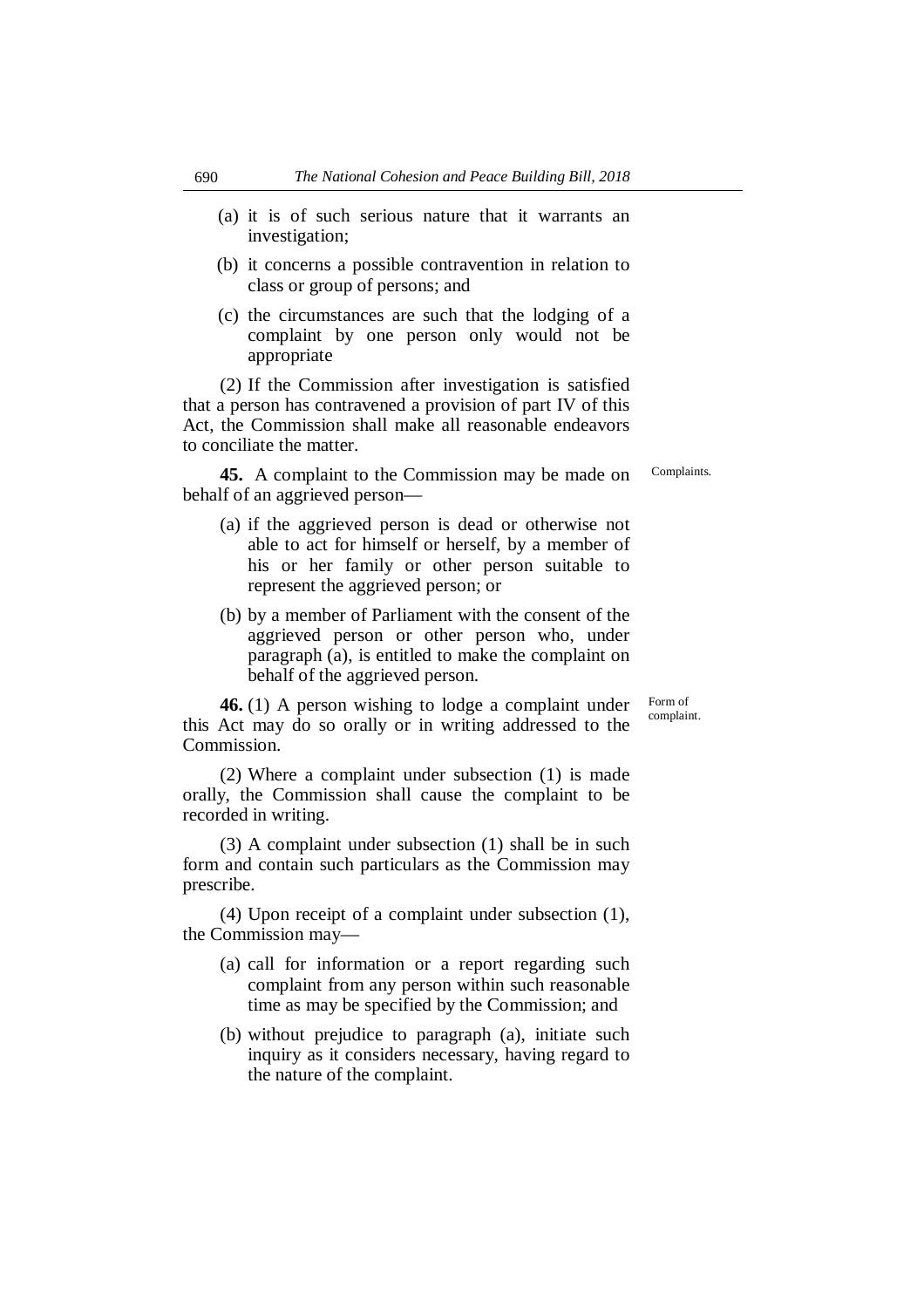(5) If the information or report called for under subsection 4 (a) is not received within the time stipulated by the Commission, the Commission may proceed to inquire into the complaint without such information or report.

(6) If on receipt of the information or report the Commission is satisfied either that no further action is required or that the required action has been initiated by a State organ or other body responsible for the matters complained of, the Commission shall, in writing, inform the complainant accordingly and take no further action.

**47.** (1) The Commission may, for the purpose of conducting any investigation pertaining to an inquiry, employ the services of any public officer or investigation agency of the Government at the expense of the Commission.

(2) For the purpose of investigating any matter pertaining to an inquiry, a public officer or agency whose services are employed under subsection (1) may, subject to the direction and control of the Commission—

- (a) summon and enforce the attendance of any person for examination;
- (b) require the discovery and production of any document and;
- (c) subject to the Constitution and any written law requisition any public records and copy thereof from any public officer.

(3) The public officer or any agency whose services are employed under subsection (1) shall investigate any matter pertaining to the inquiry and submit a report thereon to the Commission.

(4) The Commission shall satisfy itself on the correctness of the facts stated and the conclusion, if any arrived at in the report submitted to it under subsection (3) and for that purpose, the Commission may make such inquiry, including the examination of any person or person's shoes conduct can assist in the investigation as it considers necessary.

**48.** If the Commission decides not to investigate or to discontinue the investigation of a complaint, the

Notice if complaint was not investigated.

Investigations by the Commission.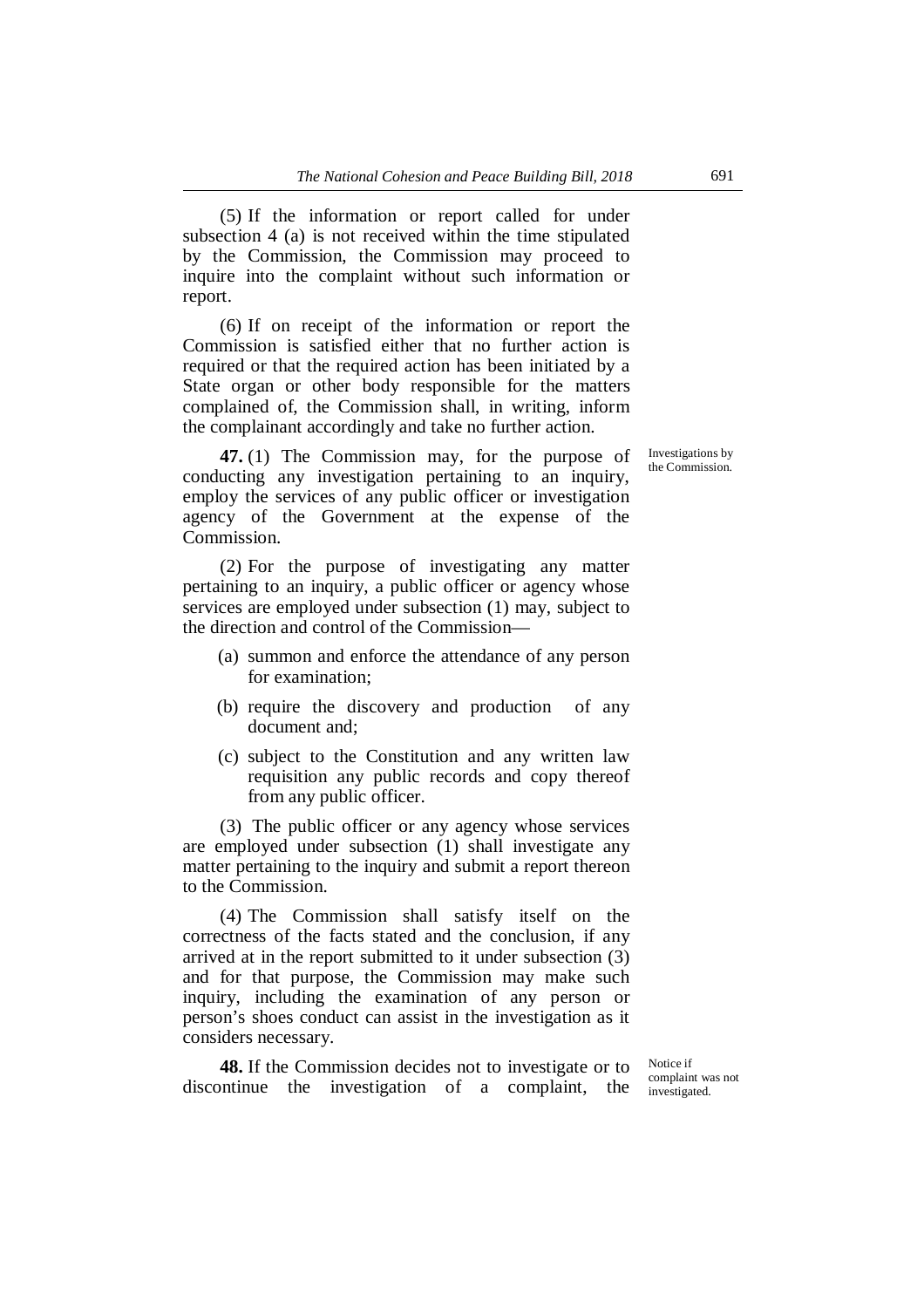Commission shall inform the complainant in writing of that decision and the reasons for that decision as soon as reasonably possible.

**49.** Before commencing an investigation under this Act, the Commission shall give notice of the intended investigation to the administrative head of the State organ, public office or organization.

**50.** (1) subject to subsection (2), if at any stage of an inquiry the Commission—

(a) considers it necessary to inquiry into the conduct of any person; or

(b) is of the opinion that the reputation of any person is likely to be prejudiced by the inquiry, it shall give that person an opportunity to appear before the Commission by himself or by an advocate to give evidence in his own defence.

(2) This section shall not apply where the credibility of a witness is being impeached.

**51.** No statement made by a person in the course of giving evidence before the Commission shall subject such person to any civil or criminal proceedings except for giving false evidence by such statement.

**52.** The Commission may, upon inquiry into a complaint under this Act take any of the following steps—

- (a) where the inquiry discloses a criminal offence, refer the matter to the Director of Public Prosecution or any other relevant authority or undertake such other action as the Commission may deem fit against the concerned person or persons;
- (b) recommend to the complainant a course of other judicial redress which does not warrant an application under Article 22 of the Constitution;
- (c) recommend to the complainant and to the relevant governmental agency or other body concerned in the alleged violation, other appropriate methods of settling the complaint or to obtain relief;
- (d) provide a copy of the inquiry report to all interested parties; and

Notice of investigation to organization.

Persons likely to be prejudiced or affected to be heard.

Statements made by persons to the Commission.

Action after inquiry.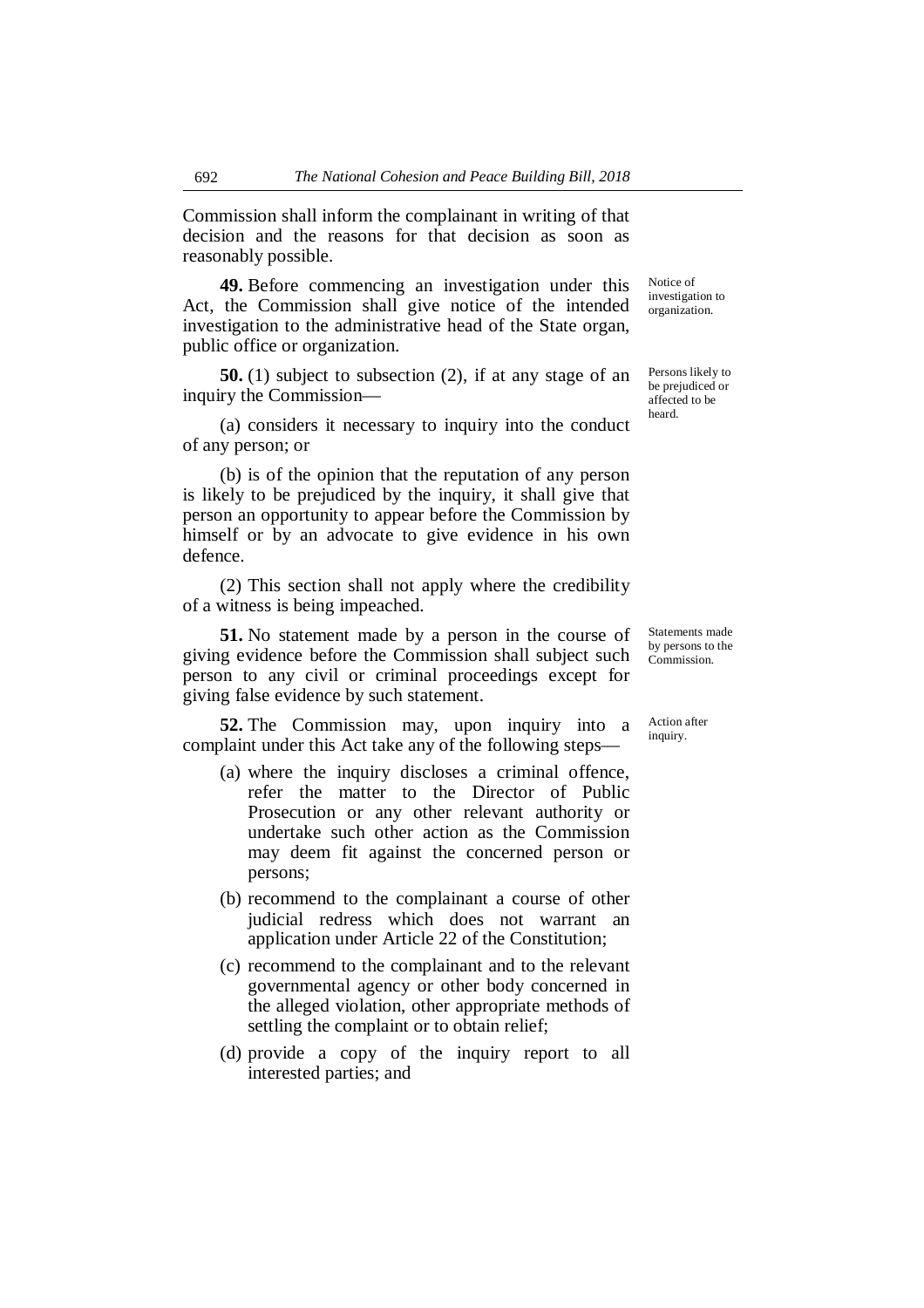(e) submit summonses as it deems necessary in fulfillment of its mandate.

**53.** (1) After concluding an investigation or an inquiry under this Act, the Commission shall make a report to the State organ, public office or organization to which the investigation relates.

(2) The report shall include—

- (a) the findings of the investigation and any recommendations made by the Commission;
- (b) the action the Commission considers should be taken and the reasons for the action; and
- (c) any recommendation the Commission considers appropriate.

(3) The Commission may require the State organ, public office or organization that was the subject of the investigation to submit a report to the Commission within a specified period on the steps, if any, taken to implement the recommendations of the Commission.

(4) If there is failure or refusal to implement the recommendations of the Commission within the specified time, the Commission may prepare and submit to Parliament a report detailing the failure or refusal to implement its recommendations and Parliament shall take appropriate action.

**54.** If, after an investigation, the Commission is of the opinion that there is evidence that a person, an officer or employee of the State organ, public office or organization which was investigated under this Act is guilty of misconduct, the Commission shall report the matter to the appropriate authority.

**55.** The hearings of the Commission during an inquiry shall be open to the public, except where the Commission decides otherwise.

**56.** A person shall not be liable for any loss, damage or injury suffered by another person by reason of lodging of a complaint or the production of documents, information or evidence.

**57.** (1) If the Commission considers that a complaint may be conciliated successfully, the Commission shall refer the complaint to the Secretary for conciliation.

Report to the complainant.

Hearings of the Commission.

Protection of persons giving evidence and information.

Commission may refer complaint to conciliation.

Report to organization.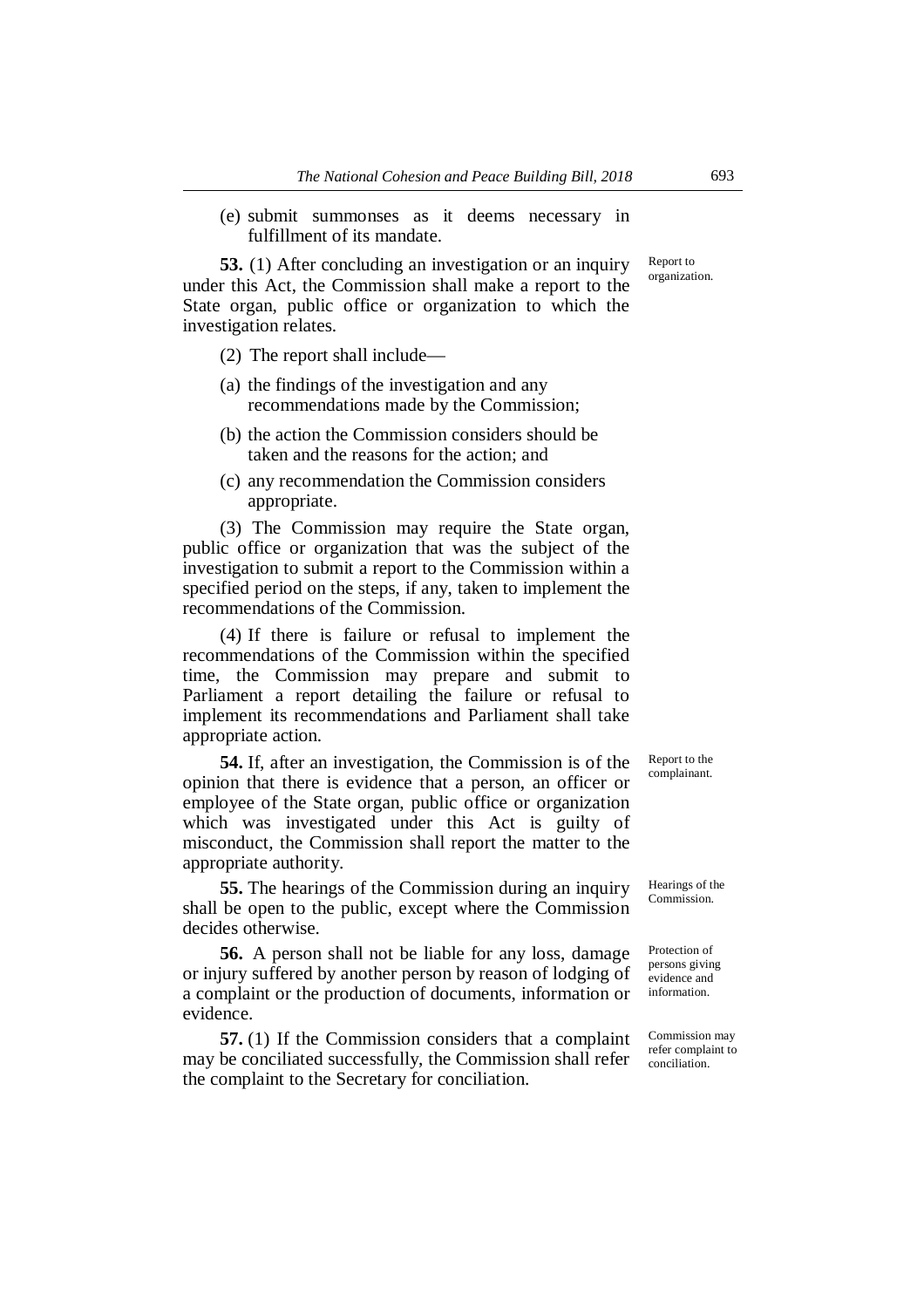(2) The Commission shall endeavor to resolve any matter before it through conciliation, mediation and negotiation.

(3) The Commission shall constitute a conciliation committee from amongst its members.

(4) A conciliation committee shall, by written notice require any person to—

- (a) attend the committee sittings to discuss the subject matter of the complaint; or
- (b) produce any documents specified in the notice.

**58.** (1) If, pursuant to section 53, the parties to the complaint reach an agreement, the conciliation committee shall record the conciliation agreement.

(2) The parties shall be bound to comply with the conciliation agreement under subsection (1).

**59.** (1) The Commission may decline to consider a complaint if it considers that a complaint—

- (a) is frivolous, vexatious, misconceived or lacking in substance;
- (b) involves a subject matter that would be more appropriately dealt with by a court of law; or
- (c) relates to an alleged contravention of the Act that took place more than twelve months before the complaint was lodged

(2) The Commission shall notify the complainant and the respondent of its decision in writing within thirty days after the complaint was lodged.

**60.** (1) A respondent may apply in writing to the Commission to have a complaint or any part of it struck out on grounds that it is frivolous, vexatious, misconceived or lacking in substance.

(2) An application under subsection (1) may be made at any time—

(a) before the respondent has been given notice to attend under section 53 or has otherwise been notified by the Commission of a date for conciliation; or

Conciliation agreements.

Commission may decline to entertain Complaint.

Application to strike out complaint.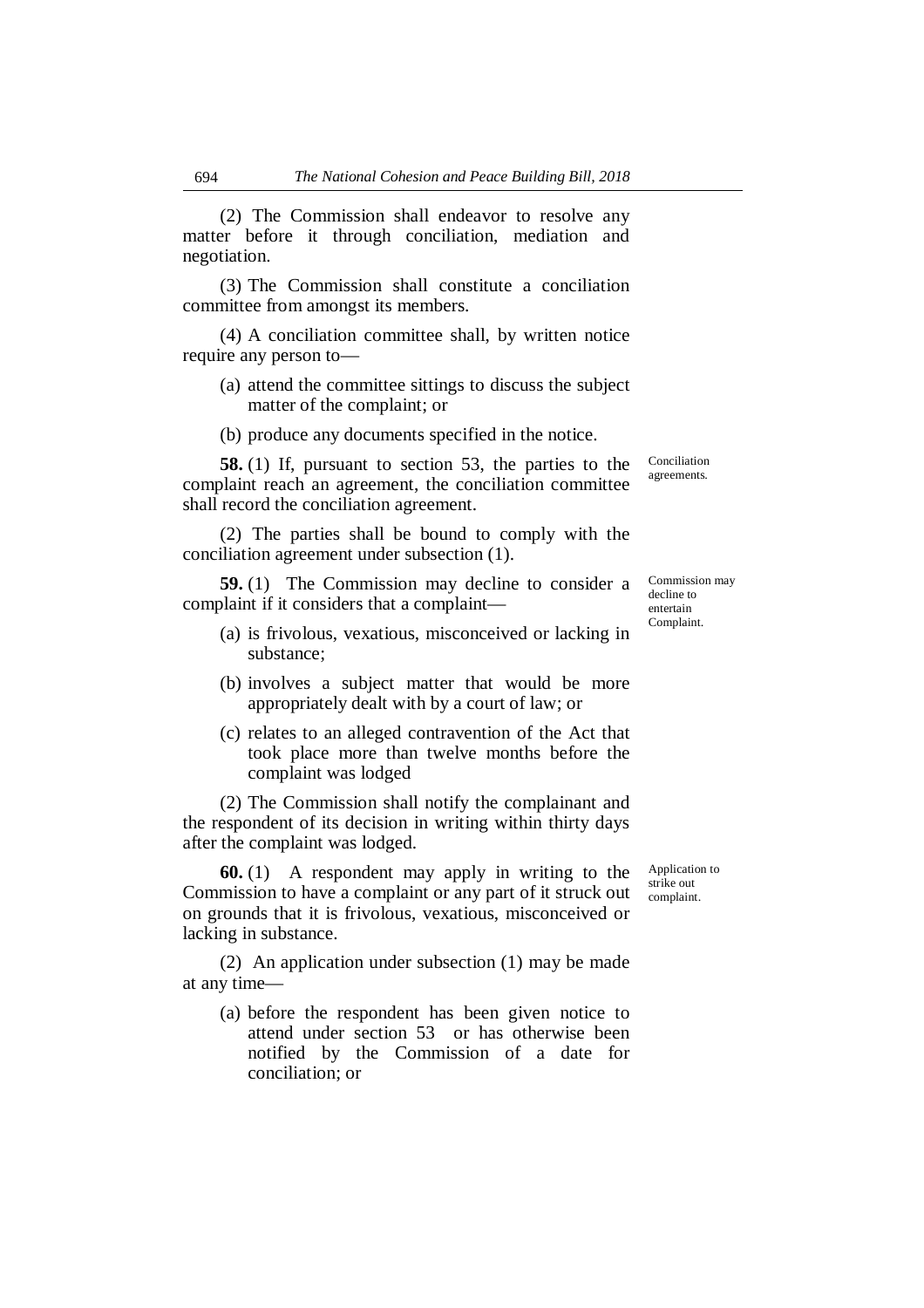(b) after the conciliation has been completed but before the complaint is set down for hearing.

(3) The Commission shall begin to hear the application within fourteen days after conciliation has failed and shall determine it as expeditiously as possible.

**61.** The Commission shall after, hearing the evidence that the parties to a complaint, adduce—

- (a) find the complaint or any part of it proven and issue a compliance notice in a manner provided for under section 63;or
- (b) find the complaint or any part of it not proven and make an order that the complaint or part of it be dismissed.

**62.** (1) The Commission may issue a compliance notice to any person requiring the person to whom it is issued to comply with the duty specified therein.

(2) A person issued with a compliance notice under subsection (1) shall inform the Commission within thirty days of the date on which the notice is served, of the steps that the person has taken, or is taking, to comply with the duty specified in the notice.

(3) A compliance notice issued under subsection (1) may require the person concerned to furnish the Commission with such documents required by the notice in order to verify that the notice has been complied with.

(4) A compliance notice issued under subsection (1) may require the person concerned to furnish the Commission with such documents required by the notice in order to verify that the notice has been complied with.

(5) A compliance notice shall specify–

- (a) the date, no later than three months from the date on which the notice is served, when any information specified in the notice is to be furnished to the Commission; and
- (b) the manner and form in which any information is to be furnished.

(6) A compliance notice issued under this section shall not require a person to furnish information which that

Decisions of the Commission.

Compliance Notice.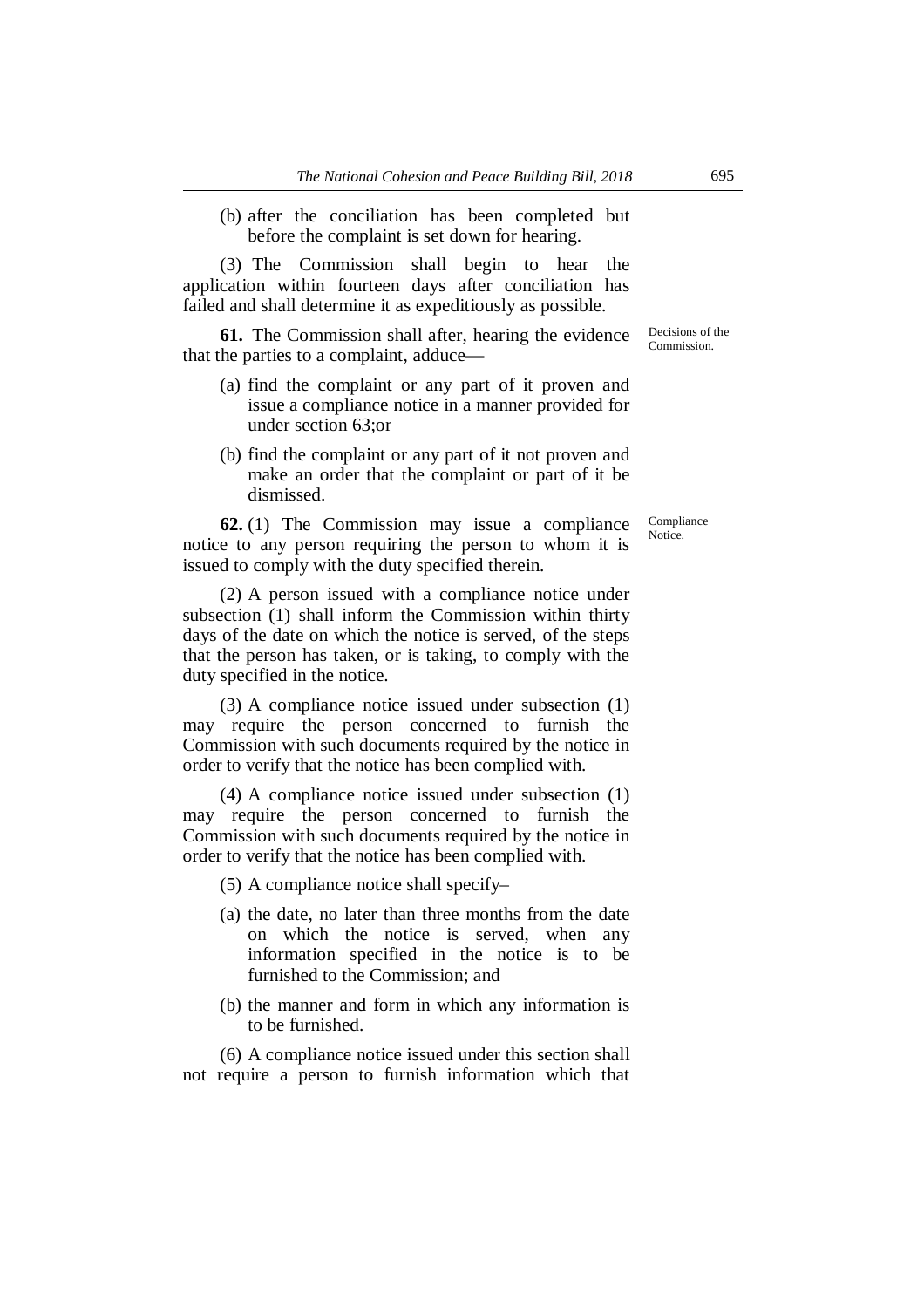person would not be compelled to furnish in evidence in civil proceedings before a court of law.

**63.** (1) The Commission may apply to the High Court for an order requiring a person to furnish any information required by a compliance notice if—

- (a) that person fails to furnish the information to the Commission in accordance with the compliance notice; or
- (b) the Commission has reasonable cause to believe that the person does not intend to furnish the information.

(2) If a person has not complied with section 63, the Commission may apply to the High Court for an order requiring the person to comply with the requirement of the notice

**64.** (1) The Commission shall, in exercising its powers, expedite the disposal of special references.

(2) A special reference is—

- (a) a complaint the resolution of which may have significant social, economic or financial effects on a community or a section of a community; or
- (b) a complaint the subject matter of which involves issues of a particular complexity and the resolution of which may establish important precedents in the interpretation or application of this Act.

(3) The Commission shall determine whether or not a matter brought before it is a special reference.

#### **PART VI—MISCELLANEOUS PROVISIONS**

**65.** (1) Proceedings against the Commission shall be deemed to be proceedings against the Government and shall be subject to the Government Proceedings Act.

(2) Any notice or other process in respect of legal proceedings under subsection (1) shall be served upon the Secretary to the Commission.

**66.** (1) A person shall not, either directly or indirectly disclose, communicate, or make a record of any information obtained during the performance of their functions or duties under this Act, unless it is necessary to

Legal Proceedings against the Commission.

Cap 40.

Confidentiality of information.

Enforcement of Compliance Notice.

Special References.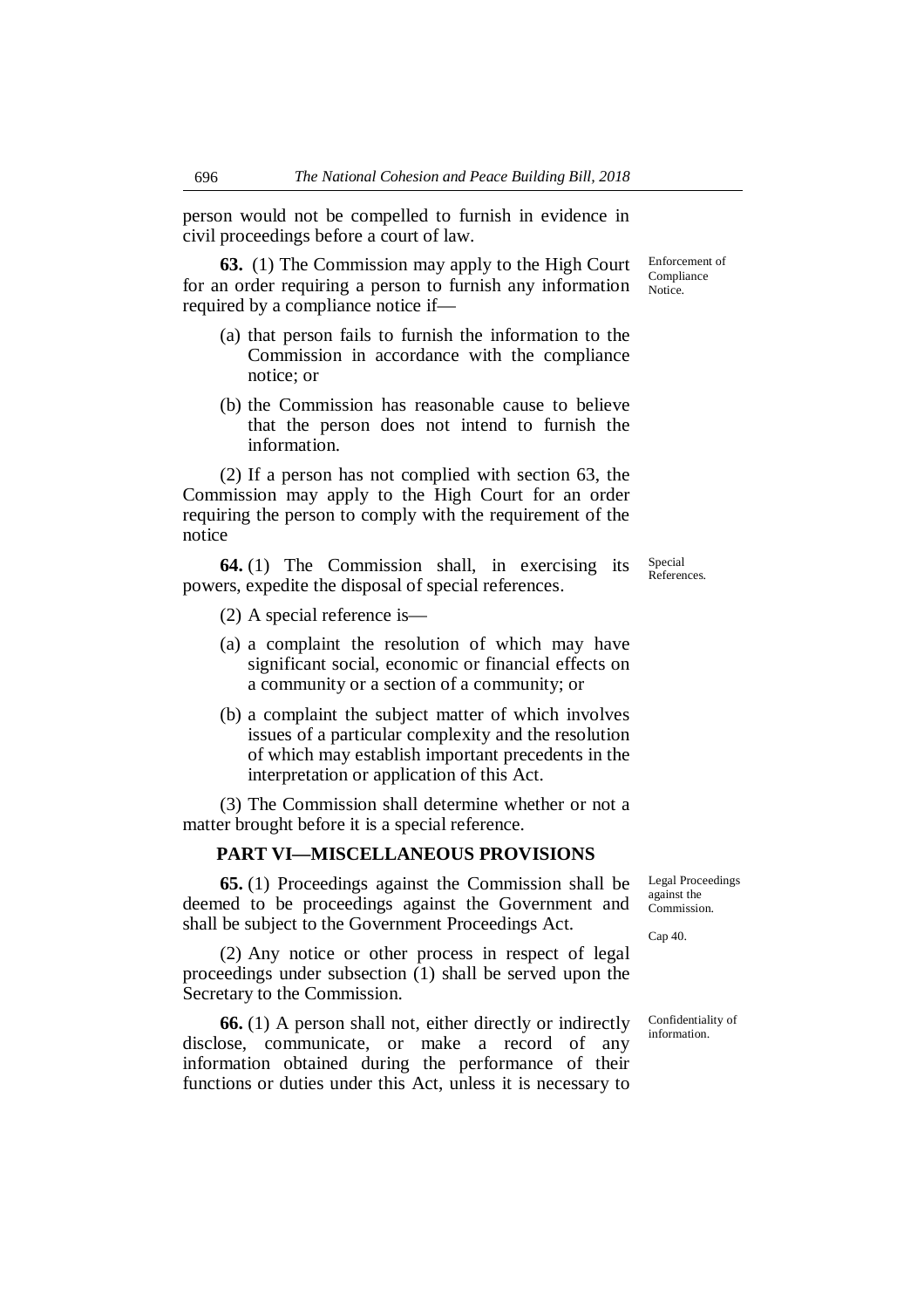do so for the purpose of or in connection with, the performance of a function or duty or the exercise of power under this Act or any other written law.

(2) Subsection (1) applies to every person who—

- (a) is or has been—
	- (i) a member of the Commission;
	- (ii) the Secretary to the Commission;
	- (iii) a member of staff of the Commission; or
	- (iv) any other person acting under the authority of the Commission;
- (b) has obtained information as a result of another person performing functions or duties or exercising powers under this Act.

(3) A person who contravenes subsection (1) commits an offence and shall be liable on conviction to a fine not exceeding one hundred thousand shillings or to imprisonment to a term not exceeding of six months or both.

**67.** If a complaint has been lodged or a document or any information or evidence has been produced or given to the Commission, a person is not personally liable for any loss, damage, or injury suffered by another person by reason only of the lodging of the complaint or the production or giving of the document, information or evidence.

**68.** (1) A member of the Commission or member of staff commits an offence if he or she—

- (a) causes anything to be done through another person that would constitute a contravention of the Act if done by the member or officer; or
- (b) allows or directs a person under their supervision or control to do anything that is in contravention of the Act.

(2) Subsection (1) (b) shall not apply where anything is done without the member of staff's knowledge or consent or if the member of staff has taken reasonable steps to prevent it.

Protection of witnesses and informants.

Offences by member of staff.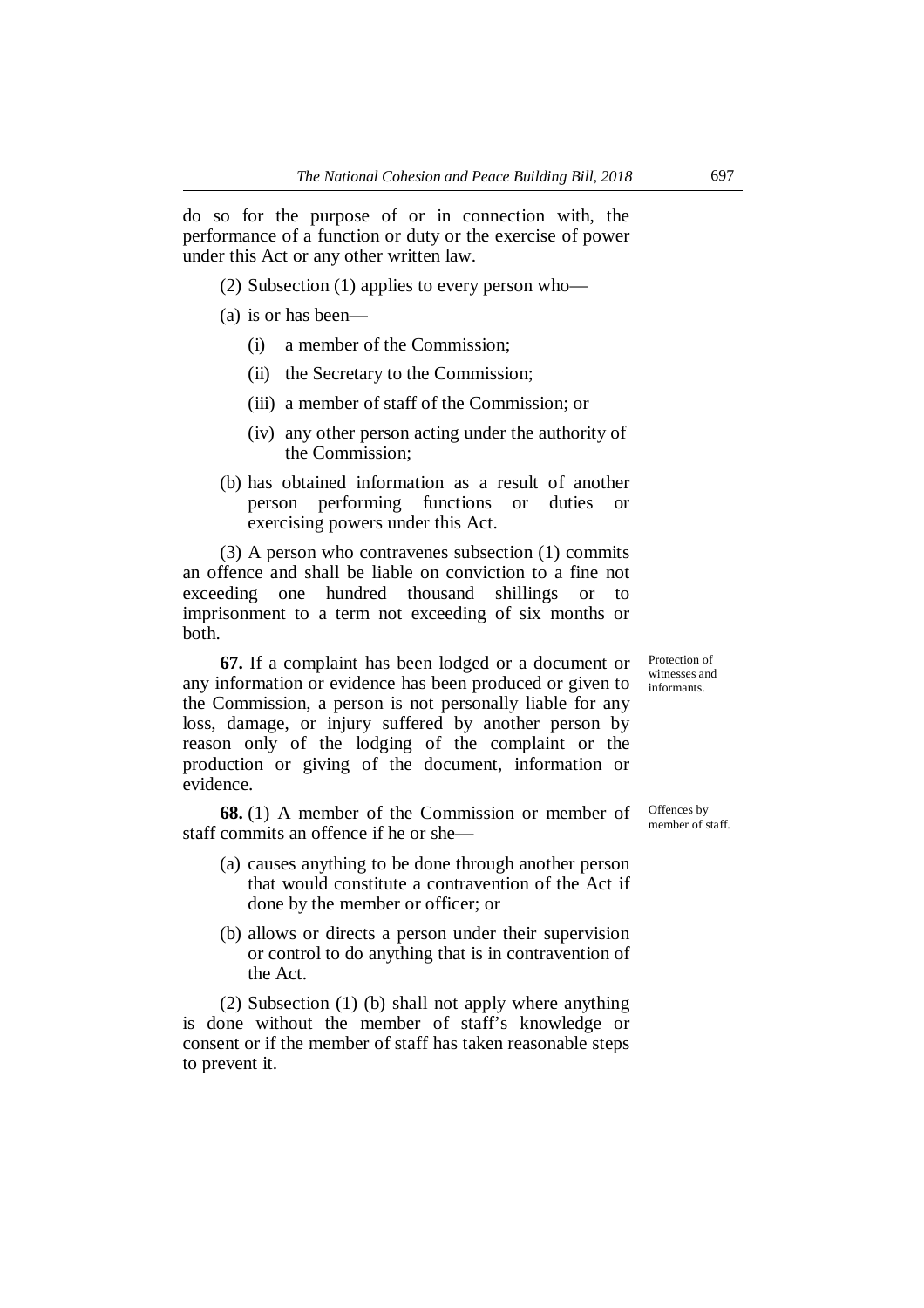(3) A member of staff who acts under an unlawful direction shall be responsible for his or her action.

**69.** (1) If a public officer considers that anything required of them is in contravention of the Act or is otherwise improper or unethical, the member or officer shall report the matter to the Commission.

(2) The Commission shall investigate the report and take appropriate action within ninety days of receiving the report.

**70.** (1) A person who—

- (a) fails to comply with a notice by the Commission issued under section 64;
- (b) without reasonable justification or other lawful cause hinders or obstructs or uses insulting language against a Commissioner, member of staff of the Commission or the Secretary in the exercise of powers or the performance of functions under this Act; or
- (c) gives any information or makes any statement which the person knows is false or misleading in any material particular to the Commission, the Secretary or a person acting on behalf of the Commission.

commits an offence, and on conviction, is liable to a fine not exceeding one hundred thousand shillings or to imprisonment for a term not exceeding one year or to both.

**71.** Any person who commits an offence under this Act for which no penalty is provided is liable, on conviction, to a fine not exceeding one million shillings or to a term of imprisonment not exceeding two years or to both.

**72.** (1) A person who is aggrieved by a decision of the Commission under this Act may, within fourteen days apply to the Commission for review of that decision.

(2) The Commission shall, within thirty days, determine and communicate its decision to the appellant

**73.** (1) The Cabinet Secretary may, in consultation with the Commission make Regulations for the effective implementation of this Act.

Other offences.

Reporting improper orders.

General penalty.

Review.

Regulations.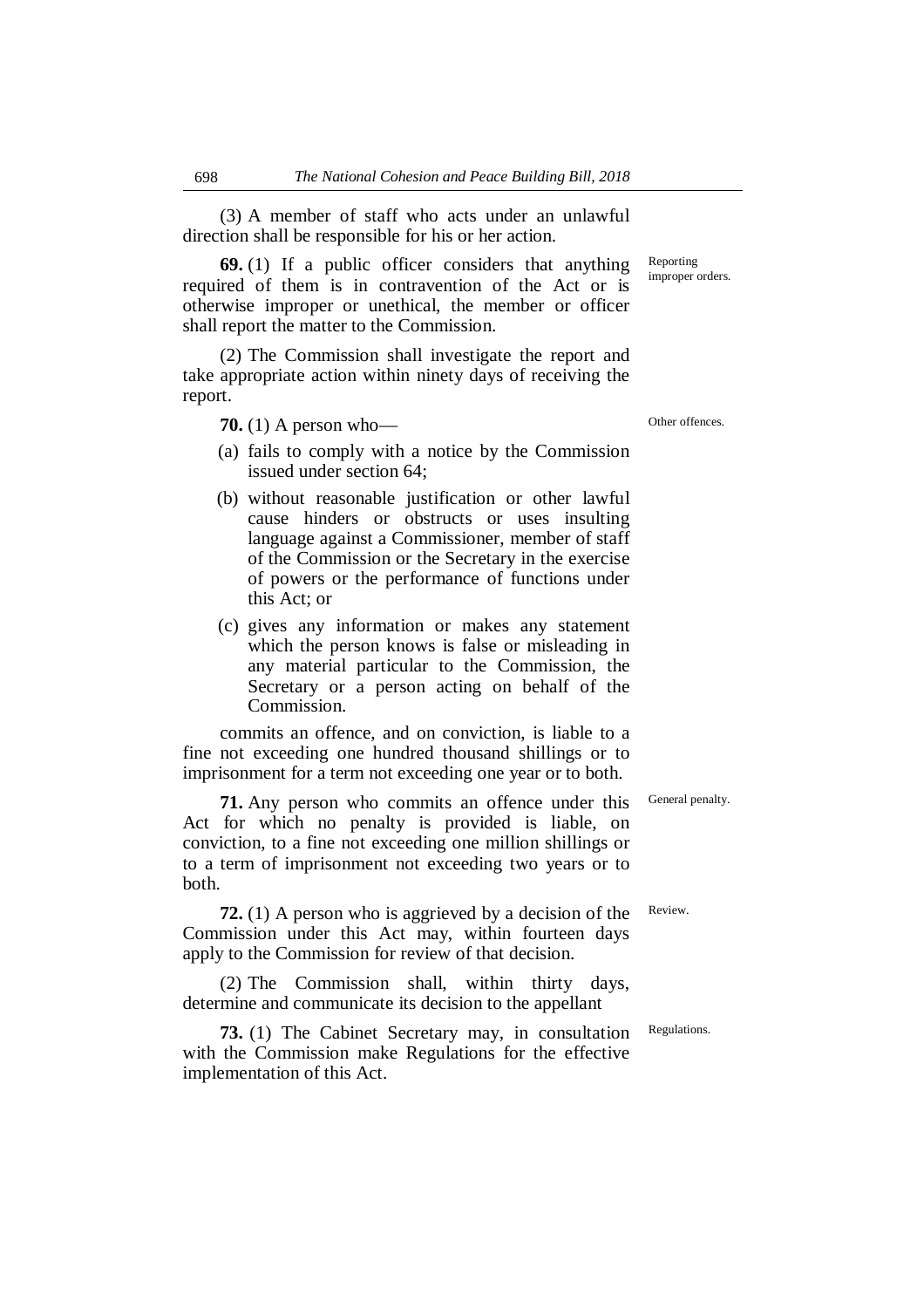(3) Despite the generality of subsection (1) the Cabinet Secretary shall make Regulations—

- (a) promoting the use of alternative and traditional dispute resolution mechanisms subject to Article 159 of the Constitution;
- (b) prescribing procedures of complaints, conciliation committee and other bodies established under this Act; or

(c) prescribing forms for the purposes of this Act.

**74.** The National Cohesion and Integration Act, is repealed.

# **PART VIII—TRANSITIONAL PROVISIONS**

**75.** In this Part–

"former Commission" means the National Cohesion and Integration Commission established under the National Cohesion and Integration Act.

**76.** All complaints, which immediately before the commencement of this Act were made to the former Commission at the commencement of this Act, shall be deemed to have been made to the Commission.

**77.** The Commission shall be bound in all contracts, including contracts of service if any, subsisting at the commencement of this Act and to which the former Commission was party.

**78.** (1) Subject to this Act, all the rights, duties, obligations, assets and liabilities of the former Commission existing at the commencement of this Act shall automatically and fully be transferred to the Commission

(2) Notwithstanding section 76—

- (a) any order or notice made or issued by the former Commission shall be deemed to have been made or issued under this Act;
- (b) any function carried out by the former Commission during the transition period shall be deemed to have been carried out under this Act;
- (c) all assets and liabilities which immediately before the commencement of this Act were vested in the former Commission shall vest in the Commission;

Repeal of Act No. 12 of 2008.

Interpretation of Part

Act No.12 of 2008.

Transfer of complaints to the Commission.

**Contracts** 

Savings.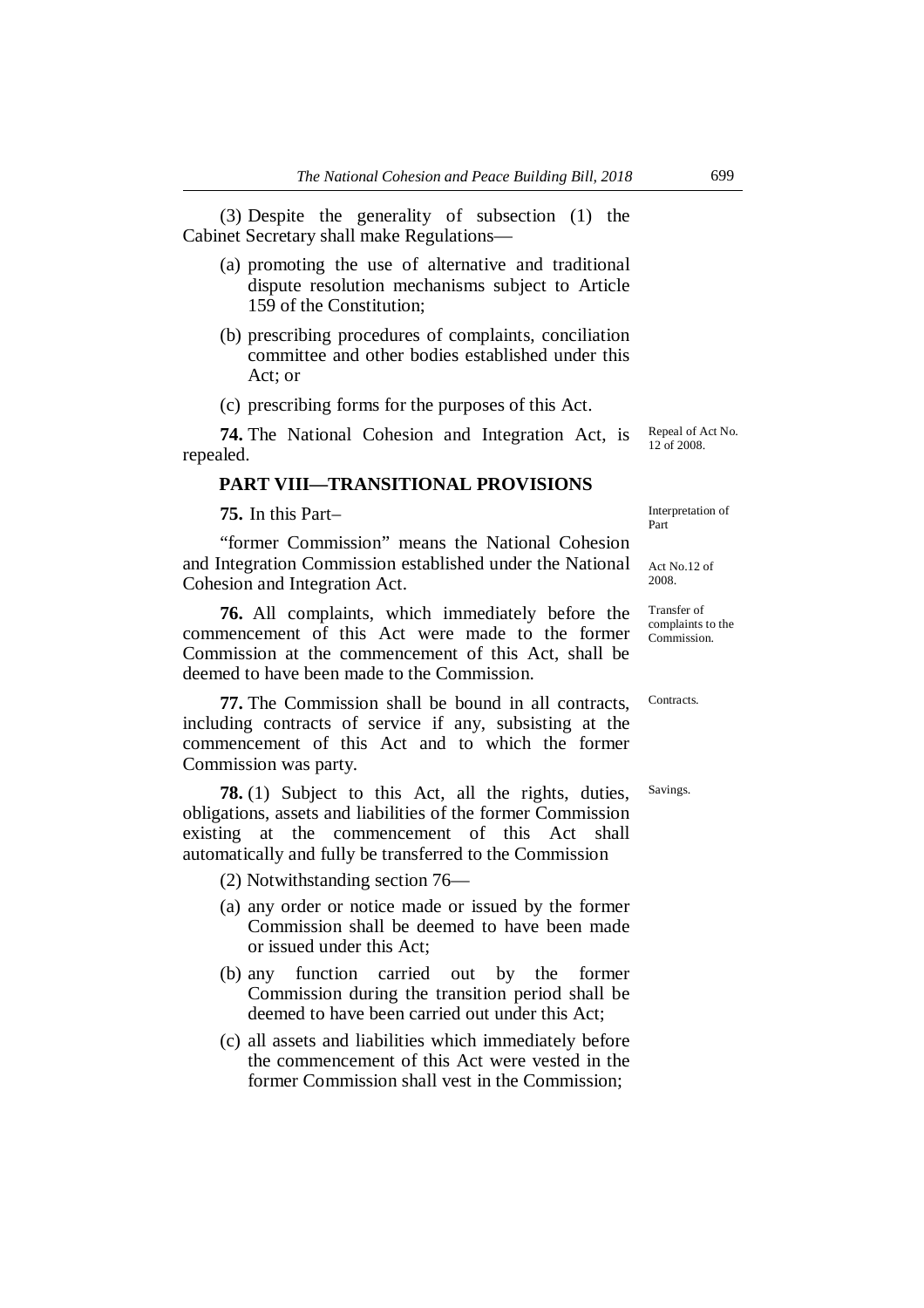- (d) all rights, powers and duties, whether arising under any written law or otherwise which immediately before the commencement of this Act were vested in the National Cohesion and Integration Commission shall be transferred to, vested, imposed on or be enforceable by or against the Commission;
- (e) all actions, suits or legal proceedings by or against the former Commission shall be carried out on or prosecuted by or against the Commission and no such suit, action or legal proceeding shall abate or be affected by the coming into operation of this Act

(3) The persons, who were members of the former Commission, shall become members of the Commission upon the commencement of this Act for their unexpired term.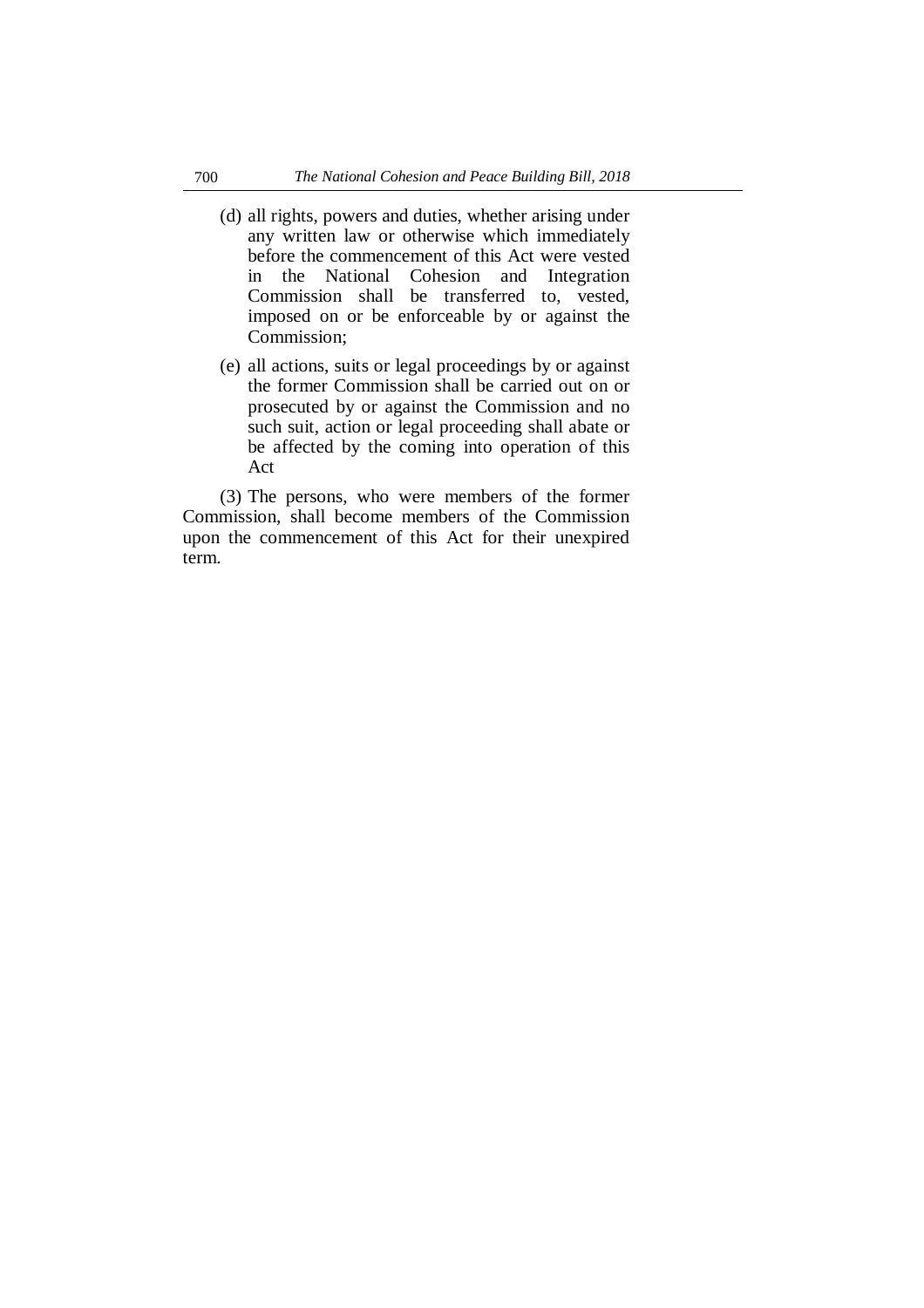#### **FIRST SCHEDULE** s. 11(3) )

#### **PROCEDURE FOR NOMINATION AND APPOINTMENT OF CHAIRPERSON AND MEMBERS**

(1) The selection panel shall, within seven days of its convening, invite applications from qualified persons and publish the names and qualifications of all applicants and their qualifications in the *Gazette* and two daily newspapers of national circulation.

(2) The selection panel shall within seven days of receipt of applications under subsection (1) consider the applications, interview and shortlist at least three persons qualified for appointment as Chairperson and ten persons qualified for member, for appointment to the President.

(3) The President shall within seven days of receipt of the names forwarded under subsection (3) nominate one person for the position of Chairperson and three persons for appointment as members of the Commission and forward the names to Parliament for approval.

(4) Parliament shall within twenty one days of its sitting consider each nomination received and approve or reject any of them.

(5) Where Parliament approves the nominees, the Speaker of either House of Parliament shall within five days forward the names of the approved applicants to the President for appointment.

(6) Where Parliament rejects any of the nominees under subsection (4), the Speaker of either House of Parliament shall within five days communicate the decision of Parliament to the President and request the President to submit fresh nominations from amongst the names shortlisted and forwarded by the selection panel under subsection (3).

(7) Where Parliament rejects any or all of the subsequent nominees submitted by the President for approval under subsection (4), the provisions of subsection (3) and (4) shall apply with a fresh panel being constituted.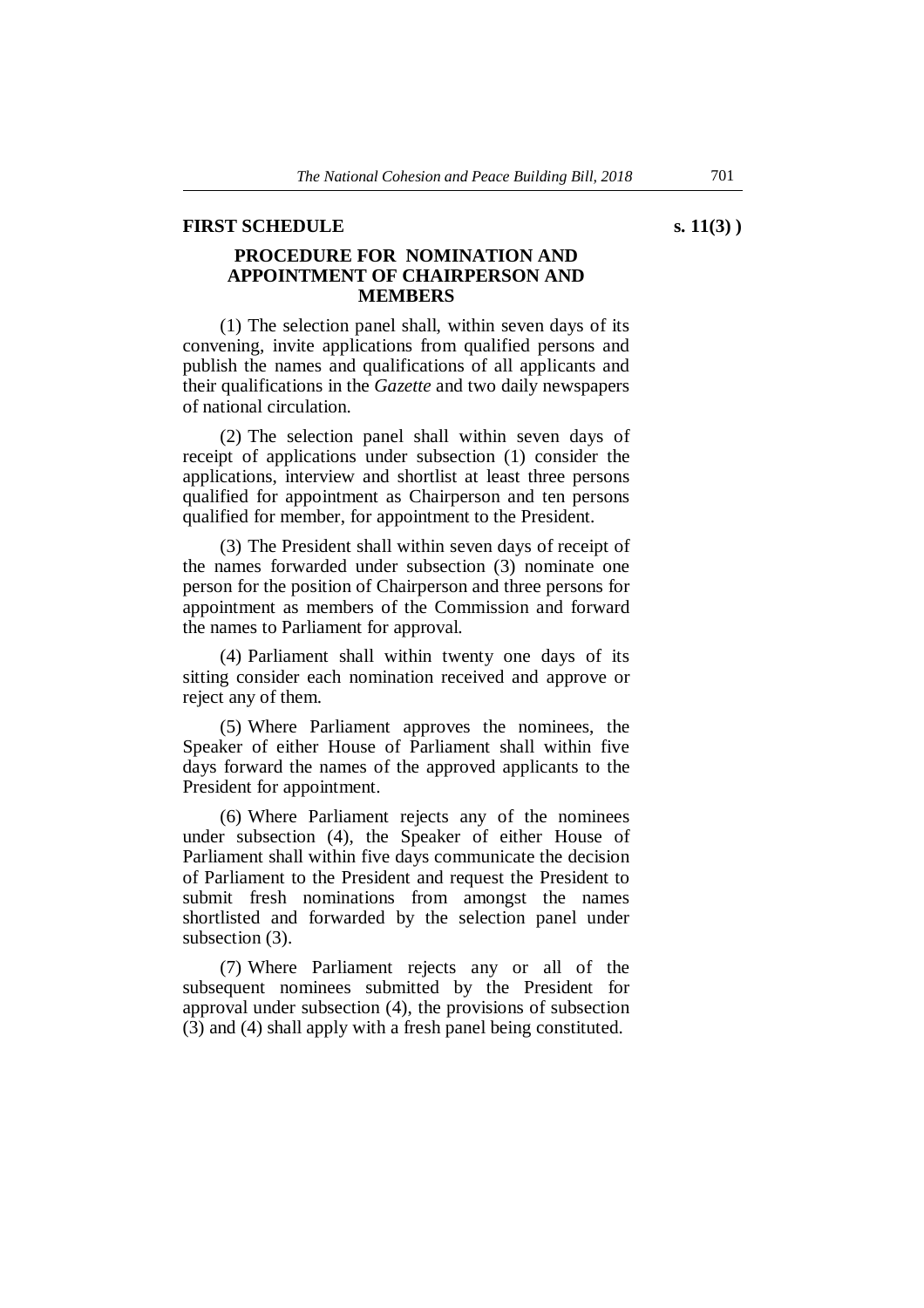(8) In shortlisting, nominating or appointing persons as Chairperson and members of the Commission, the President, Parliament and the selection panel shall—

- (a) take into account the values and principles set out in Articles 10, 27 and 232 of the Constitution; and
- (b) ensure that not more than two-thirds of the members are of the same gender.

(9) Despite the above provisions, the Cabinet Secretary may by notice in the *Gazette,* extend the period specified in respect of any matter under this section by a period not exceeding twenty-one days.

(10) The selection panel shall stand dissolved upon the appointment of the Chairperson and members under paragraph (8).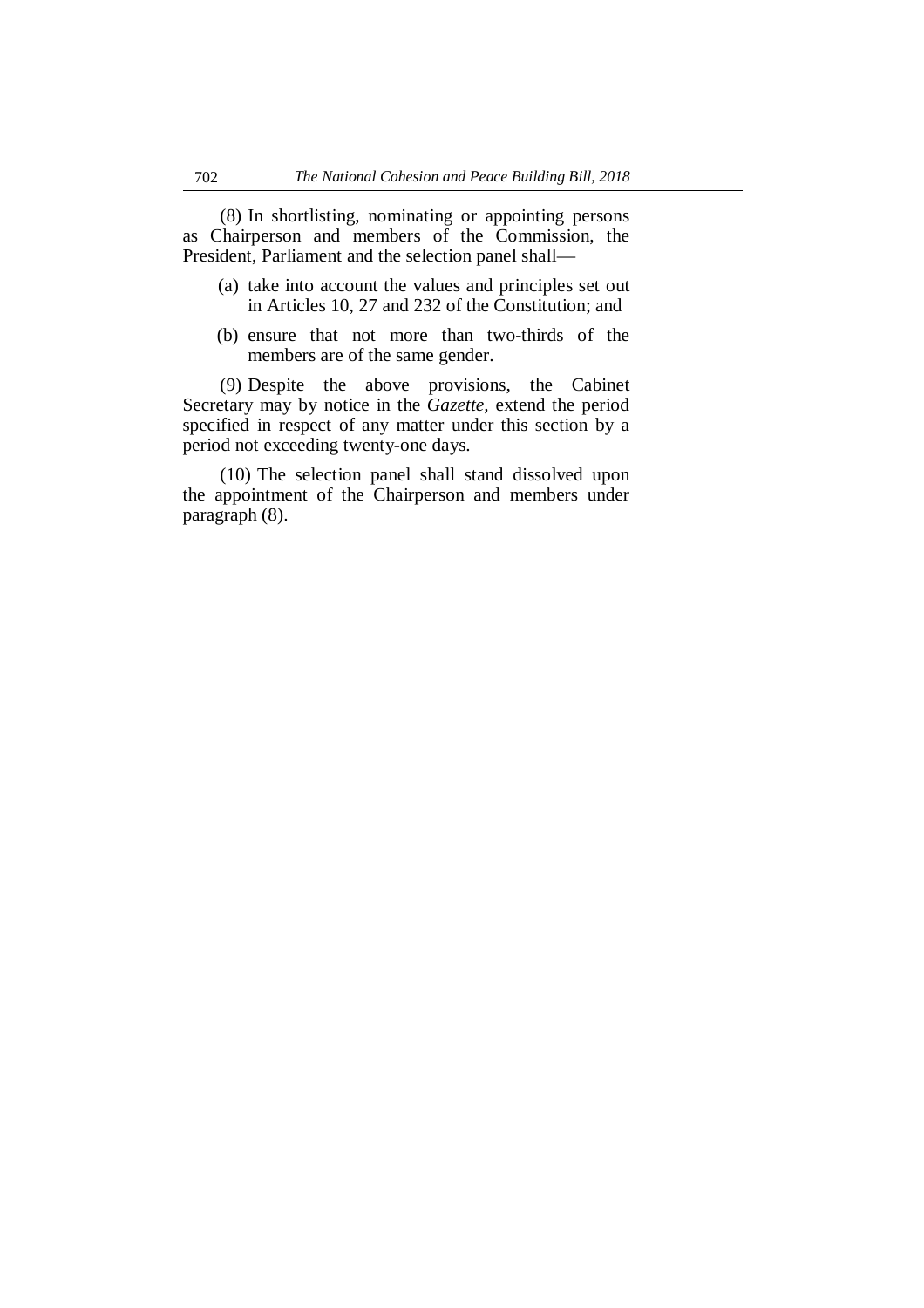#### **SECOND SCHEDULE** ( s.12)

# **OATH/AFFIRMATION OF OFFICE OF CHAIRPERSON/MEMBER/SECRETARY**

I……………………having been appointed (a Chairperson of / a Member of /a Secretary to) the National Cohesion and Integration Commission under the National Cohesion and Peacebuilding Act, do solemnly (swear/declare and affirm) that I will faithfully and fully, impartially and to the best of my ability, discharge the trust and perform the functions and exercise the powers devolving upon me by virtue of this appointment without fear, favor, bias, affection, ill-will or prejudice. SO HELP ME GOD.

Sworn/Declared by the said………………………………………………………… Before me this…………………….. day of ……………………………………………… ……………………………..

Chief Justice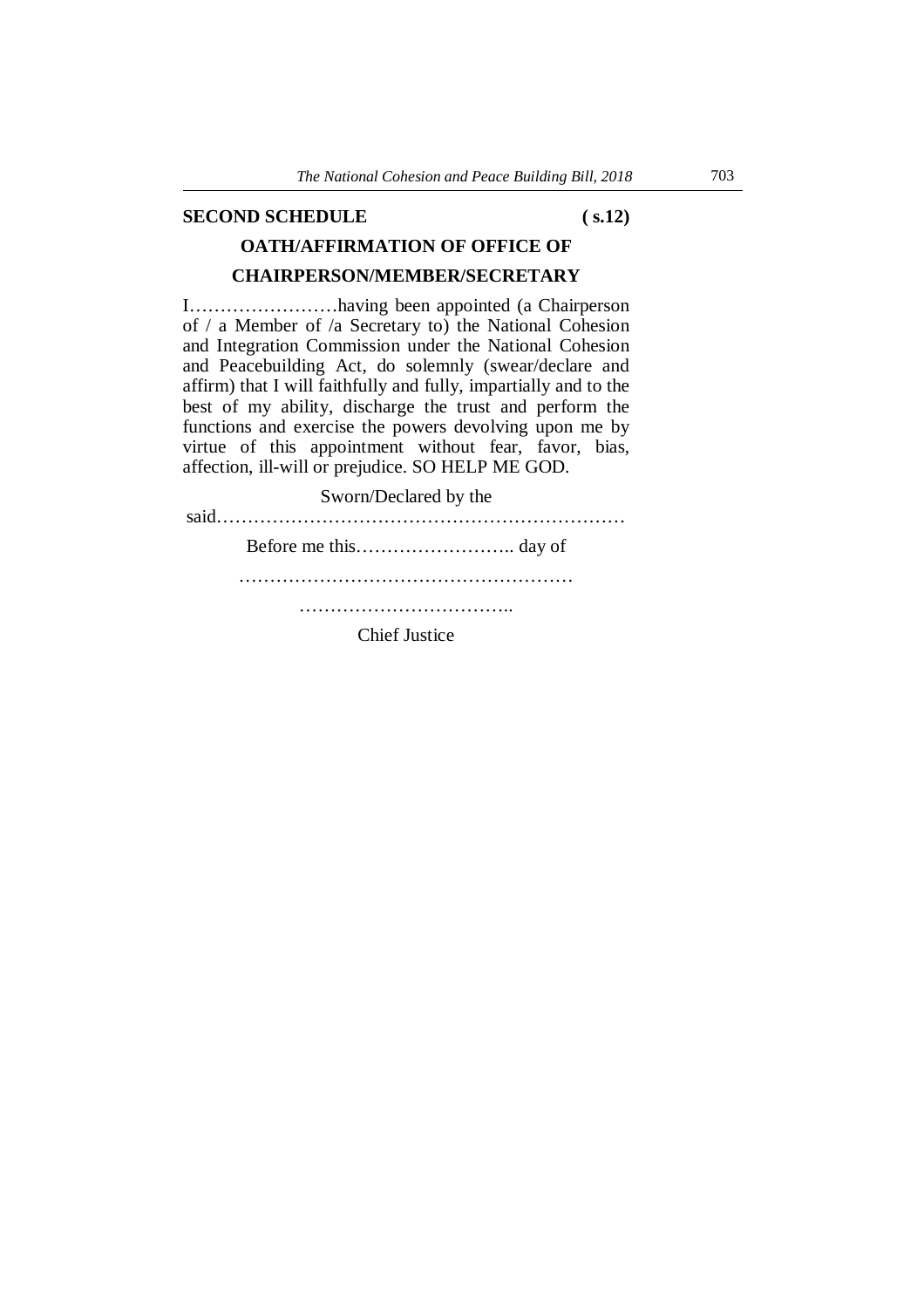#### **THIRD SCHEDULE (S. 19)**

#### **MEETINGS AND PROCEDURE OF THE COMMISSION**

#### **1. Meetings**

(1) The Commission shall decide when and where it meets and the meetings shall be convened by the Chairperson.

(2) The Commission shall have at least four meetings in every financial year and not more than four months shall lapse between one meeting and the next meeting.

(3) Unless three quarters of the members otherwise agree, at least seven days' notice in writing shall be given to every member for a meeting.

(4) A meeting shall be presided over by the Chairperson or in his or her absence the vice-chairperson.

(5) The members of the Commission shall elect a vice-chairperson from amongst themselves—

- (a) at the first sitting of the Commission; and
- (b) whenever it is necessary to fill the vacancy in the office of the vice-chairperson.

(6) The chairperson and the vice-chairperson shall not be of the same gender.

(7) The Commission may invite any person to attend any of its meetings and to participate in its deliberations, but such person shall not have a vote in any decision of the Commission.

#### **2. Quorum**

(1) Subject to subparagraph (2), the quorum of the meeting shall not be less than half of the appointed members.

(2) Where there is a vacancy in the Commission, the quorum of the meeting shall not be less than two appointed members.

#### **3. Voting**

A question before the Commission shall be decided with a supporting vote of at least two-thirds of the members present.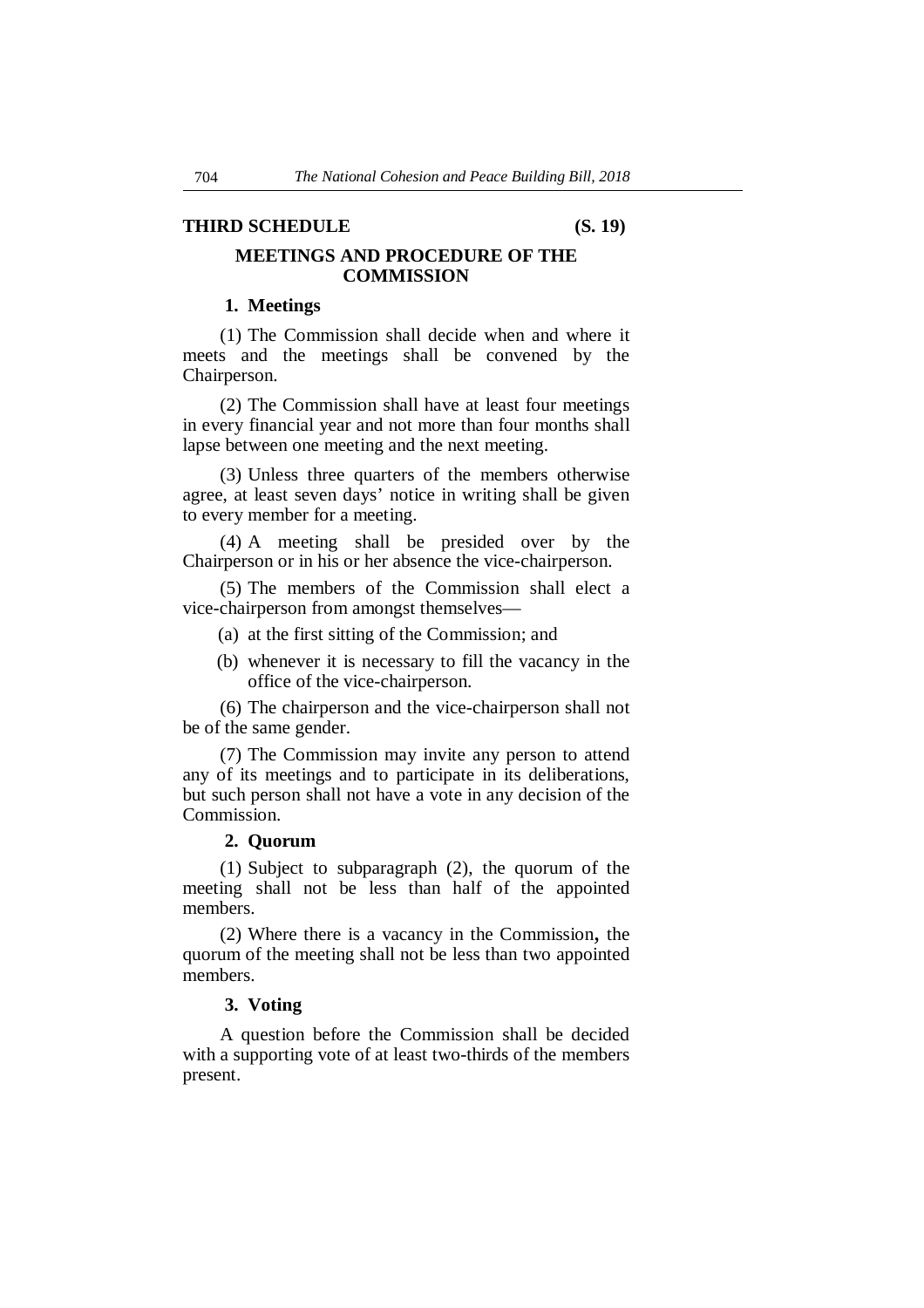**4.** Rules of procedure and minutes

The Commission shall—

- (a) determine rules of procedure for the conduct of its business; and
- (b) keep minutes of its proceedings and decisions.